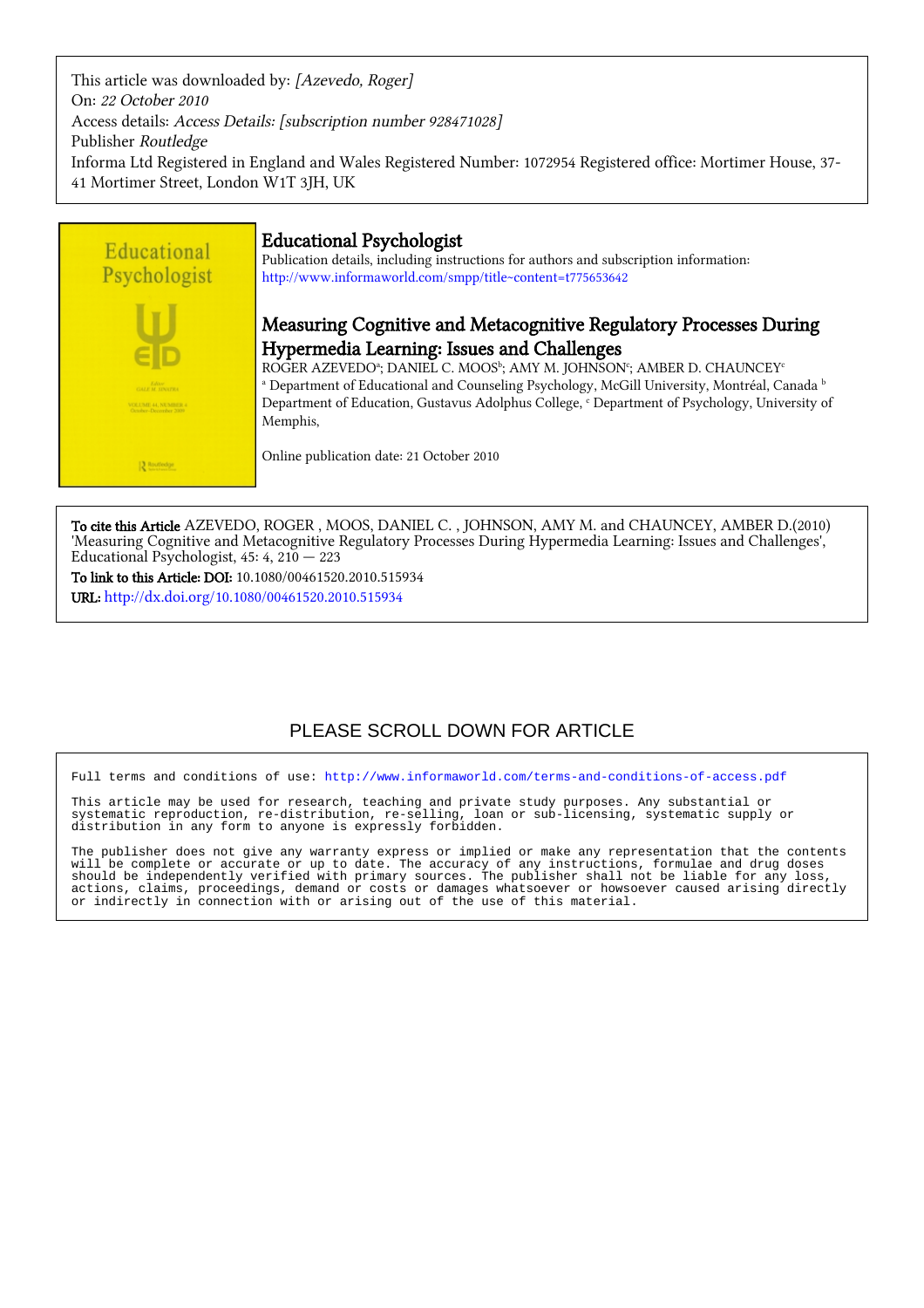

# Measuring Cognitive and Metacognitive Regulatory Processes During Hypermedia Learning: Issues and Challenges

Roger Azevedo

*Department of Educational and Counseling Psychology McGill University, Montreal, Canada ´*

Daniel C. Moos

*Department of Education Gustavus Adolphus College*

Amy M. Johnson and Amber D. Chauncey

*Department of Psychology University of Memphis*

Self-regulated learning (SRL) with hypermedia environments involves a complex cycle of temporally unfolding cognitive and metacognitive processes that impact students' learning. We present several methodological issues related to treating SRL as an event and strengths and challenges of using online trace methodologies to detect, trace, model, and foster students' SRL processes. We first describe a scenario illustrating the complex nature of SRL processes during learning with hypermedia. We provide our theoretically driven assumptions regarding the use of several cognitive methodologies, including concurrent think aloud protocols, and provide several examples of empirical evidence regarding the advantages of treating SRL as an event. Last, we discuss challenges for measuring cognitive and metacognitive processes in the context of MetaTutor, an intelligent adaptive hypermedia learning environment. This discussion includes the roles of pedagogical agents in goal-generation, multiple representations, agent-learner dialogue, and a system's ability to detect, track, and model SRL processes during learning.

Learning with open-ended learning environments such as hypermedia typically involves the use of numerous self-regulatory processes such as planning, knowledge activation, metacognitive monitoring and regulation, and reflection (Azevedo, 2005, 2007, 2008, 2009; Graesser, Mc-Namara, & VanLehn, 2005; Greene & Azevedo, 2009; Moos & Azevedo, 2008; Schraw, 2007; Veenman, 2007; Winne & Nesbit, 2009; Zimmerman, 2008). According to Pintrich (2000), self-regulated learning (SRL) is an active, constructive process whereby students set goals for their learning and then attempt to monitor, regulate, and control their cognition,

motivation, and behavior, guided and constrained by their goals and the contextual features in the environment. Most models of SRL propose a general time-ordered sequence that students follow as they perform a task, but there is no strong assumption that the phases (such as planning, monitoring, control, and reflection) are hierarchically or linearly structured such that earlier phases must occur before later phases (see, e.g., Azevedo, 2009; Azevedo & Witherspoon, 2009; Boekaerts, Pintrich, & Zeidner, 2000; Greene & Azevedo, 2007; Pintrich, 2000; Schraw, 2006; Schraw & Moshman, 1995; Schunk, 2001, 2005; Winne, 2001; Winne & Hadwin, 1998, 2008; Zimmerman, 1986, 2001, 2006, 2008; Zimmerman & Schunk, 2001). Whereas most theories, models, and frameworks of SRL tend to agree on some common basic assumptions (e.g., students strive to achieve goals, students are actively constructing knowledge, and contextual factors

Correspondence should be addressed to Roger Azevedo, Department of Educational and Counselling Psychology, McGill University, 3700 McTavish Street, Montreal, Quebec, H3A 1Y2, Canada. E-mail: ´ roger.azevedo@mcgill.ca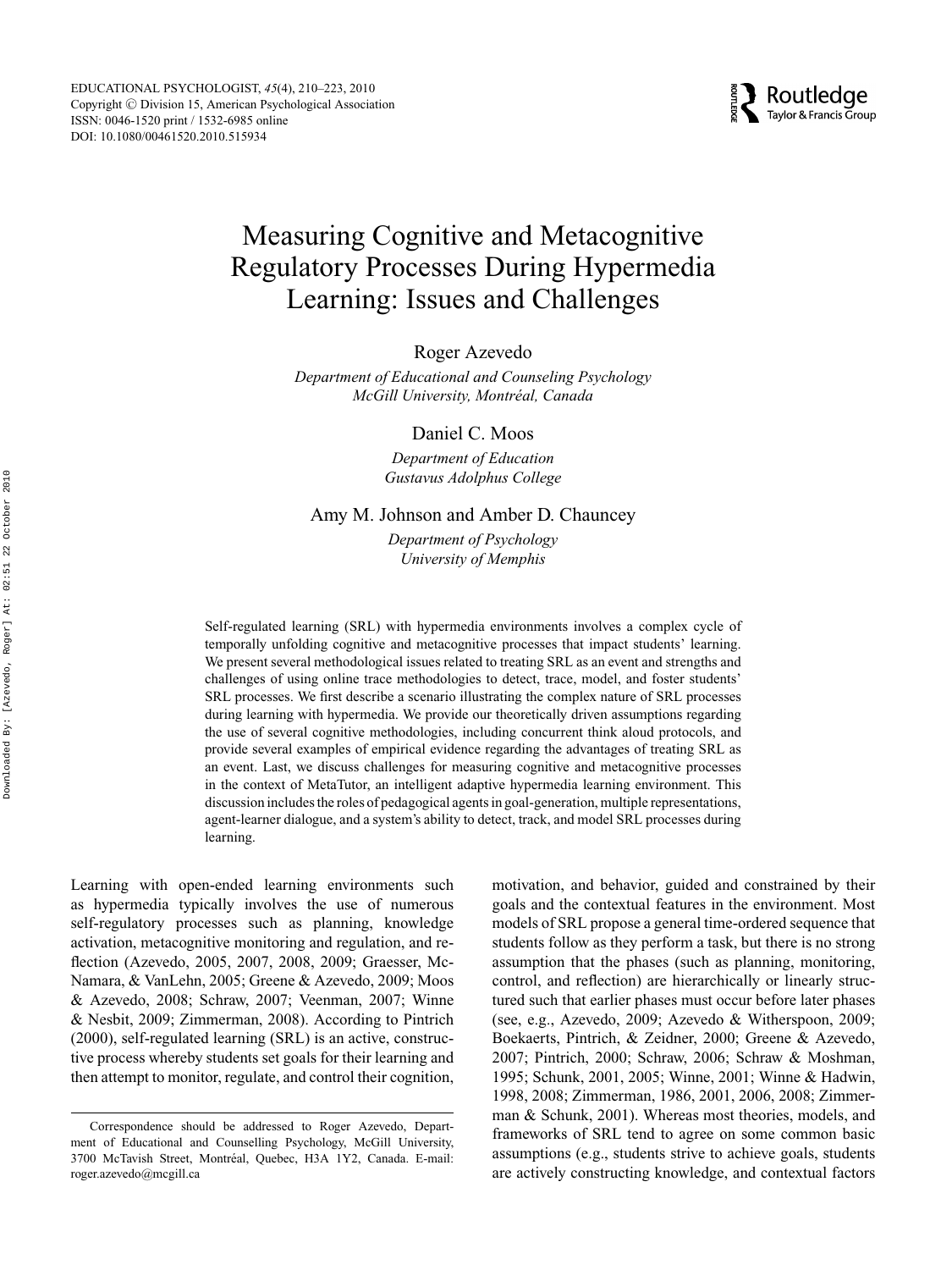mediate students' ability to regulate aspects of learning), they also differ in some fundamental issues regarding the nature of SRL (e.g., event vs. aptitude, the role of contextual agents to model, scaffold, and foster self-regulatory processes, number and types of processes, specificity and complexity of the underlying internal and external mechanisms, and explanatory adequacy; see Schunk & Zimmerman, 2001; Zimmerman & Schunk, in press). These theoretical discrepancies pose challenges for those interested in understanding and measuring regulatory processes during learning with hypermedia (see Azevedo, 2005, 2007, 2009; Greene & Azevedo, 2007, 2009; Moos & Azevedo, 2008, 2009). The purpose of this article is not to resolve any of these major issues, which are disputed among the various theoretical positions. Instead, we focus on the methodological issues related to the online measurement of cognitive and metacognitive regulatory processes during learning with hypermedia-based environments. One principal goal of the article is to propose future methodological directions necessary to enhance the current theories of SRL, with particular attention to treating SRL as an event that dynamically unfolds during a learning session (Winne & Perry, 2000).

We have divided this article into four sections. First, we illustrate the complex nature of SRL as an event through an example of how a student might use a hypermedia system to learn about a complex science topic. Second, we present theoretically based assumptions regarding the measurement of cognitive and metacognitive processes as an event (based on Winne & Hadwin, 2008; Winne & Perry, 2000), which has been used extensively in our research on SRL with hypermedia. This section provides several hypothetical examples as well as examples from our research. The next section discusses the strengths and weaknesses of using online<sup>1</sup> trace methodologies to capture SRL. Last, we present and discuss several issues and challenges that need to be addressed in terms of measuring cognitive and metacognitive processes during learning. This discussion is contextualized in MetaTutor, an adaptive hypermedia learning system used to detect, trace, model, and foster SRL.

## SRL WITH HYPERMEDIA ENVIRONMENTS: AN ILLUSTRATIVE EXAMPLE OF SRL AS AN EVENT

The complexity involved when reconceptualizing SRL as an event can be illustrated with an example of learning with

hypermedia. Some of these environments range from commercially available products such as Microsoft Encarta<sup>TM</sup>to researcher-developed multiagent intelligent learning systems such as MetaTutor (Azevedo, Johnson, Chauncey, & Burkett, 2010; Azevedo, Johnson, Chauncey, & Graesser, in press; Azevedo et al., 2008). Imagine that a student is asked to learn about the human nervous system with an open-ended hypermedia learning environment that consists of hundreds of paragraphs containing thousands of words with several hundred corresponding static diagrams and animations, all of which are organized linearly (similar to text chapters where the student can navigate from page to page). Furthermore, hundreds of hyperlinks allow the student to navigate nonlinearly through the environment. Consider the cognitive and metacognitive demands imposed by the abundance of information sources to select from and navigate through to reach the goal of developing a deep conceptual understanding of the biological system.

One could imagine that this self-regulated learner would analyze the learning situation, set meaningful subgoals, and determine which strategies to use based on the task conditions. In addition, the student may generate motivational beliefs based on prior experience with the topic and learning environment, success with similar tasks, contextual constraints (e.g., provision of adaptive scaffolding and feedback by the hypermedia environment or an artificial pedagogical agent), and contextual demands (e.g., a time limit for completion of the task). During the course of learning, the student may select strategies and assess whether these particular strategies are effective in meeting previously set learning subgoals. The student may also evaluate the emerging understanding of the topic and make the necessary adjustments regarding knowledge, behavior, effort, and other aspects of the learning context (e.g., whether the types of scaffolding being provided by a pedagogical agent are useful). The adaptive adjustments, based on continuous metacognitive monitoring and control related to the standards for the particular learning task, facilitate decisions regarding when, how, and what to regulate (Winne, 2001, 2005; Winne & Hadwin, 2008; Zimmerman, 2006). Following the learning session, the student may make several cognitive, motivational, and behavioral attributions that affect subsequent learning (Pintrich, 2000; Zimmerman, 2008).

This scenario illustrates the series of events that characterize SRL, particularly within the context of hypermedia. This hypothetical learner developed motivational beliefs, created subgoals, evaluated emerging understanding, and engaged in adaptation through the learning task. The inherent nature of hypermedia is such that the learner controls the sequencing of information embedded in multiple representations. This learning environment thus requires the approach of the hypothetical learner described previously; there is a need to monitor the content and emerging understanding, use a variety of strategies, and make adaptations. This engagement and adaptation illustrates one of many possible ways that

<sup>&</sup>lt;sup>1</sup>Online trace methodologies capture any activity that occurs during processing, whereas offline methods capture any activity that happens either before or after processing. For example, a concurrent think aloud protocol is an online method because cognitive and metacognitive processes are collected while a learner is using a hypermedia environment. In contrast, a retrospective protocol is considered an offline method that can be used by a researcher following a hypermedia learning session to probe a learner into describing why certain cognitive and metacognitive processes were used during the learning session.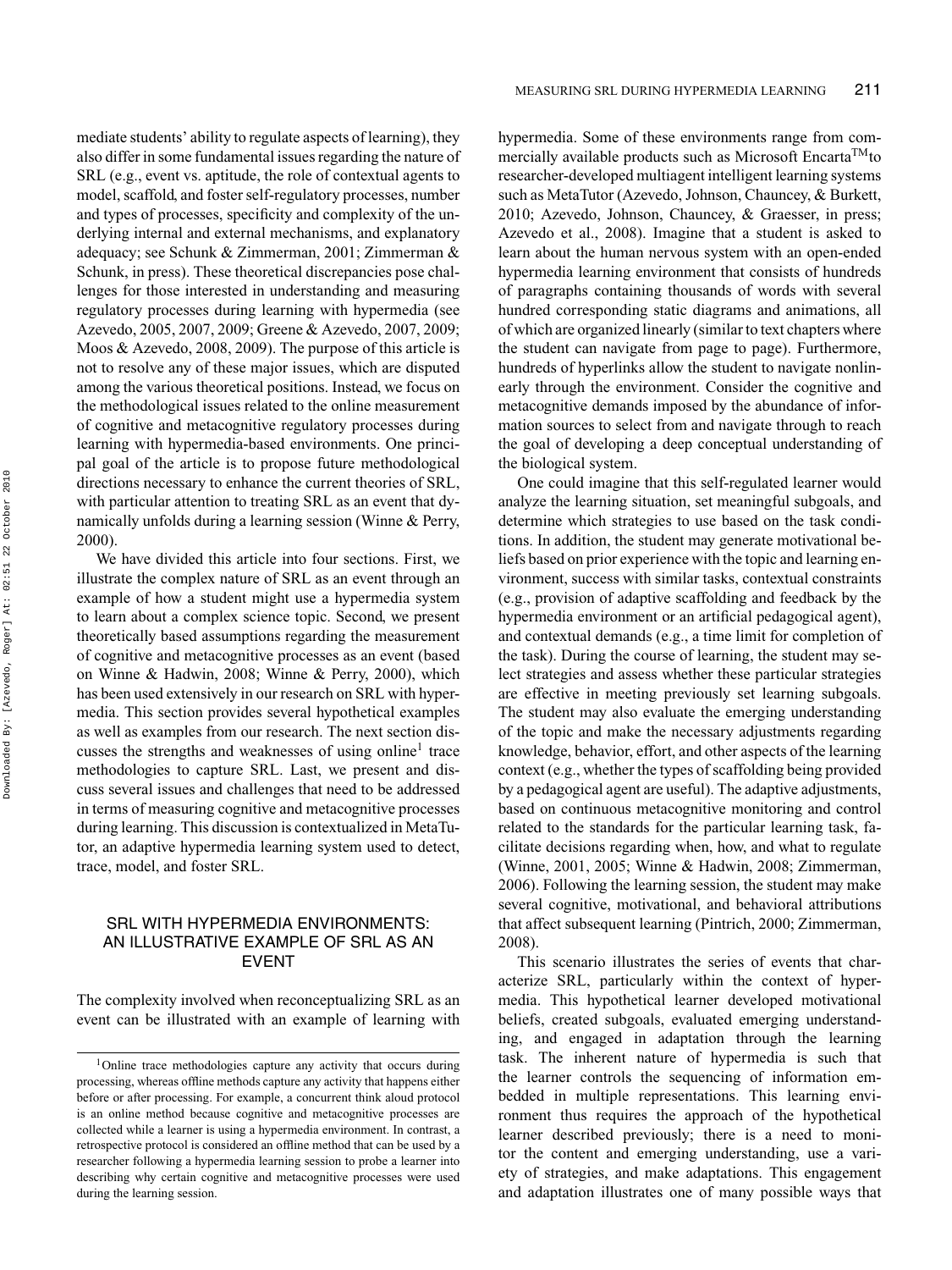learners can take to self-regulate their learning with hypermedia (Azevedo, 2009).

## UNDERSTANDING THE COMPLEX NATURE OF SRL: FUNDAMENTAL ASSUMPTIONS

It has become increasingly important for researchers to understand the complex nature of the underlying selfregulatory processes that facilitate learning from multirepresentational open-ended hypermedia learning environments (see Azevedo, 2009; Azevedo et al., in press; Greene & Azevedo, 2009; Moos & Azevedo, 2009; Schraw, 2007; Schwartz et al., 2009; Veenman, 2007; Winne & Nesbit, 2009; Zimmerman, 2008). The example just described is used to illustrate the intricate nature of the metacognitive monitoring and control processes used during learning. Whereas we acknowledge the fundamental roles of other motivational, affective, and social self-regulatory processes, we focus exclusively on cognitive and metacognitive processes during learning with hypermedia environments in this article due to the scope of the current special issue. Careful consideration of these processes first requires a close examination of our fundamental assumptions regarding the measurement of cognitive and metacognitive processes.

Our assumptions are in line with Winne and Hadwin's (2008) information-processing theory of SRL. Briefly, their model posits that learning occurs in four basic phases: task definition, goal-setting and planning, studying tactics, and adaptations to metacognition. This model differs from others (see Dunlosky & Bjork, 2008; Dunlosky & Metcalfe, 2009; Hacker, Dunlosky, & Graesser, 2009; Zimmerman & Schunk, 2001) in that it hypothesizes that a set of processes, all of which are influenced by processed information, occurs within each phase. Winne and Hadwin described each phase in terms of the interaction of a person's Conditions, Operations, Products, Evaluations, and Standards (COPES). All of the terms except operations are kinds of information that a person uses or generates during learning. It is within this COPES architecture that the work of each phase is completed. Thus, the model complements other SRL models by introducing a more complex description of the processes underlying each phase.

Although there is no typical cycle, most learning involves re-cycling through the cognitive architecture until a clear definition of the task has been created. The next phase produces learning goals and the best plan to achieve them, which leads to the enactment of strategies to begin learning. The products of learning (e.g., understanding of the circulatory system) are compared against standards that include the overall accuracy of the product, the learner's beliefs about what needs to be learned, and other factors such as efficacy and time restraints. If the product does not fit the standard adequately, then further learning operations are initiated, perhaps with changes to conditions such as setting aside more time for studying. Finally, after the main learning process, students may make more long-term alterations to the strategies that make up SRL, such as the addition or deletion of conditions or operations, as well as changes to the ways conditions cue operations (Winne, 2001). The output (or learning performance) is the result of recursive processes that cascade back and forth, altering conditions, standards, operations, and products as needed. This complex model leads to several assumptions that are in line with our assumptions regarding the use of online trace methodologies to measure SRL during learning with hypermedia. In the next section, we expand on these assumptions before we exemplify them by highlighting empirical data from our previous studies.

We start by assuming that *it is possible to detect, trace, model, and foster SRL processes during learning*. This approach is in line with the consideration of SRL as an event, which assumes that processes related to self-regulation unfold dynamically within particular contexts. Although some research has viewed SRL as an aptitude (i.e., a relatively enduring trait that can be used to predict future behavior), decades of research in cognitive and learning sciences using online trace methodologies, such as eye tracking, concurrent think aloud protocols, keystroke analysis, and cognitive modeling in capturing cognitive and metacognitive processes provide empirical support for viewing SRL as an event. Each of these techniques is based on information-processing assumptions regarding the role of cognitive, metacognitive, behavioral, and neural processes during learning and problem solving (see Anderson & Lebiere, 1998; Ericsson & Simon, 1993, 2006; Newell, 1990; Newell & Simon, 1972).

Using online trace methodologies allows researchers to capture the temporally unfolding cognitive and metacognitive processes during SRL. In our research, we have adopted several of these key methodologies to capture the deployment of SRL processes during learning. Therefore, we make a fundamental assumption that cognitive and metacognitive regulatory processes can be detected, traced, modeled, and fostered during learning. This is accomplished by converging several data sources including concurrent think alouds, video and audio time-stamp data, and log-file data all captured during learning with hypermedia. It should be noted that the analytical tool limits the scope with which SRL processes can be detected. Other online trace methodologies (e.g., eye tracking, error detection) are capable of providing additional data on SRL. Further, such alternative methodologies might be capable of revealing the deployment of other cognitive and metacognitive SRL processes, such as the assimilation of specific aspects of the text and diagram that are being integrated into a coherent mental model (e.g., Mayer, 2010; van Gog & Scheiter, 2010). It is also important to highlight that no single methodology can capture all of the processes and that, under some conditions, it is unwise to use some of these methods (e.g., using concurrent think aloud protocols for purely perceptual tasks or examining SRL in experts solving typical problems). The key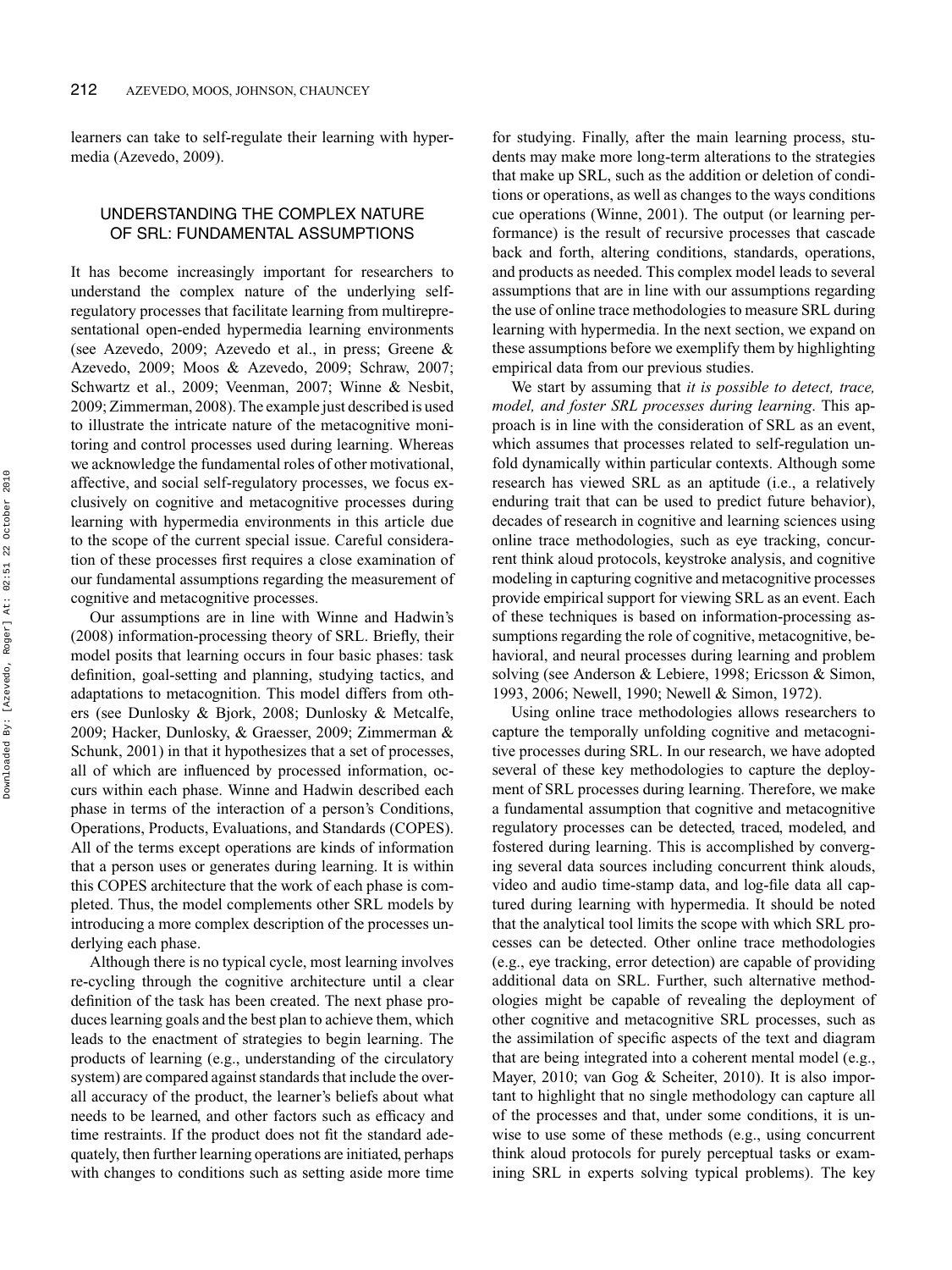is to converge evidence from various analytical methods to measure the deployment of cognitive and metacognitive processes. These methodologies are further explored in the next section.

Second, understanding the complex, dynamic nature of the unfolding regulatory processes during learning with hypermedia is critical in *determining why certain processes are used* (i.e., what decisions did a student make that led to the deployment of a particular process, set of processes, absence of processes, or repeating patterns of processes that may fluctuate during the learning). These questions deal with the role of agency (Bandura, 2001), self-efficacy (Moos & Azevedo, 2008), adaptivity (Winne, 2001), developmental differences in the regulation of learning and task perceptions, and several other issues found in the literature. In addition, attempts at understanding the complex nature of SRL lead researchers to address several issues, which impact how and what is measured during hypermedia learning. For example, it is important to determine whether students used or did not use certain processes because they had the metacognitive knowledge but could not translate that knowledge into regulatory control (Veenman, in press).This scenario may be explained by the perception that particular cognitive and metacognitive processes were too difficult for the learner to understand or because there was a lack of conditional knowledge to determine when to use the SRL process.

Students may also lack experience with certain cognitive and metacognitive strategies, especially the more sophisticated ones (e.g., making inferences and self-questioning). In addition, they may have low self-efficacy in using such processes. This is especially true in the case of learners choosing not to deploy particular learning strategies because of a personal history of not having used them effectively during learning. Also, students may fail to encode some critical aspect(s) of the task environment or fail to continuously and dynamically change models of their task environments leading to poor task understanding. These issues unify perception, encoding, and action and rely on working memory capacity and executive processes. There may also be a lack of appropriate internal standards (or no standards at all for a new task with new demands; Winne, 2001). Furthermore, these issues have become extremely relevant as researchers attempt to find ways to model and externalize learners' internal cognitive standards. Learners may also fail to properly identify and register conditions. There are many cognitive, metacognitive, affective, and motivational explanations for learners' limited capacities to execute necessary regulatory processes such as low task value or lack of metacognitive control required to regulate affective processes (Chauncey & Azevedo, 2010). Last, the hypermedia environment may not afford the learner the ability to deploy the necessary regulatory processes (see Azevedo & Witherspoon, 2009; Winne, 2005; Winne & Nesbit, 2009). Using online methodology that addresses this set of complex issues is critical in determining the explanatory adequacy of SRL models and will

advance the field's understanding of *why certain processes are used*.

Our third assumption is that the use of SRL processes can *dynamically change over time* and that the unfolding of SRL is *cyclical in nature* (Azevedo & Witherspoon, 2009; Schunk, 2001; Winne, 2001; Winne & Perry, 2000; Zimmerman, 2008). This assumption is based on the notion that SRL processes not only are deployed in real time but also fluctuate in terms of frequency over the course of a learning task (e.g., more planning processes at the beginning of a learning task, constant use of metacognition monitoring processes throughout a task) and a host of other critical variables (e.g., making accurate metacognitive judgments, rate of knowledge acquisition, etc.). The learner's level of domain expertise is also a critical factor in the fluctuation of SRL processes, particularly in the observed relative frequencies of specific strategies across a learning session. Increased domain expertise may lead to a sharp decrease in learning strategies, such as note taking and drawing, throughout the learning task. Some metacognitive monitoring processes such as judgment of learning (JOL: an evaluation of one's own level of understanding of the current content) and feeling of knowing (FOK: an assessment of the level of familiarity with the current content from previous exposure) tend to be deployed at a constant rate over the course of a learning session (Azevedo et al., 2008). Other processes tend to occur very infrequently because the learning environment has been designed in such a manner that it prohibits or facilitates the deployment of particular strategies. For example, there are fewer occurrences of content evaluation (a metacognitive judgment made when one compares the content of the hypermedia learning environment to one's current goal) in a hypermedia environment that has been designed so that relevant diagrams have been preselected to appear with corresponding text (e.g., Azevedo et al., in press). In contrast, one can design a hypermedia environment whereby the onus is on the learner to search and select a relevant diagram to go with a particular text passage. These two examples would impact students' regulatory behavior in different ways.

Over the course of learning, learners leave a trace of SRL processes that may reflect their emerging understanding of the content, development or changes in internal standards, motivational beliefs and attributions, understanding of the dynamic changes of the learning context, and particular phases of learning (e.g., Aleven, Roll, McLaren, & Koedinger, 2010/this issue; Graesser & McNamara, 2010/this issue; Greene & Azevedo, 2009; Greene, Muis, & Pieschl, 2010/this issue; Moos & Azevedo, 2009). These traces can be analyzed in several ways and are informative in determining the qualitative and quantitative changes in SRL processes. For example, an utterance of, "I want to use the search engine to look for the next topic," as captured by a concurrent think aloud during the hypermedia learning task, provides a trace of the learner engaging in a goaldirected search. Quantitative changes are the raw frequency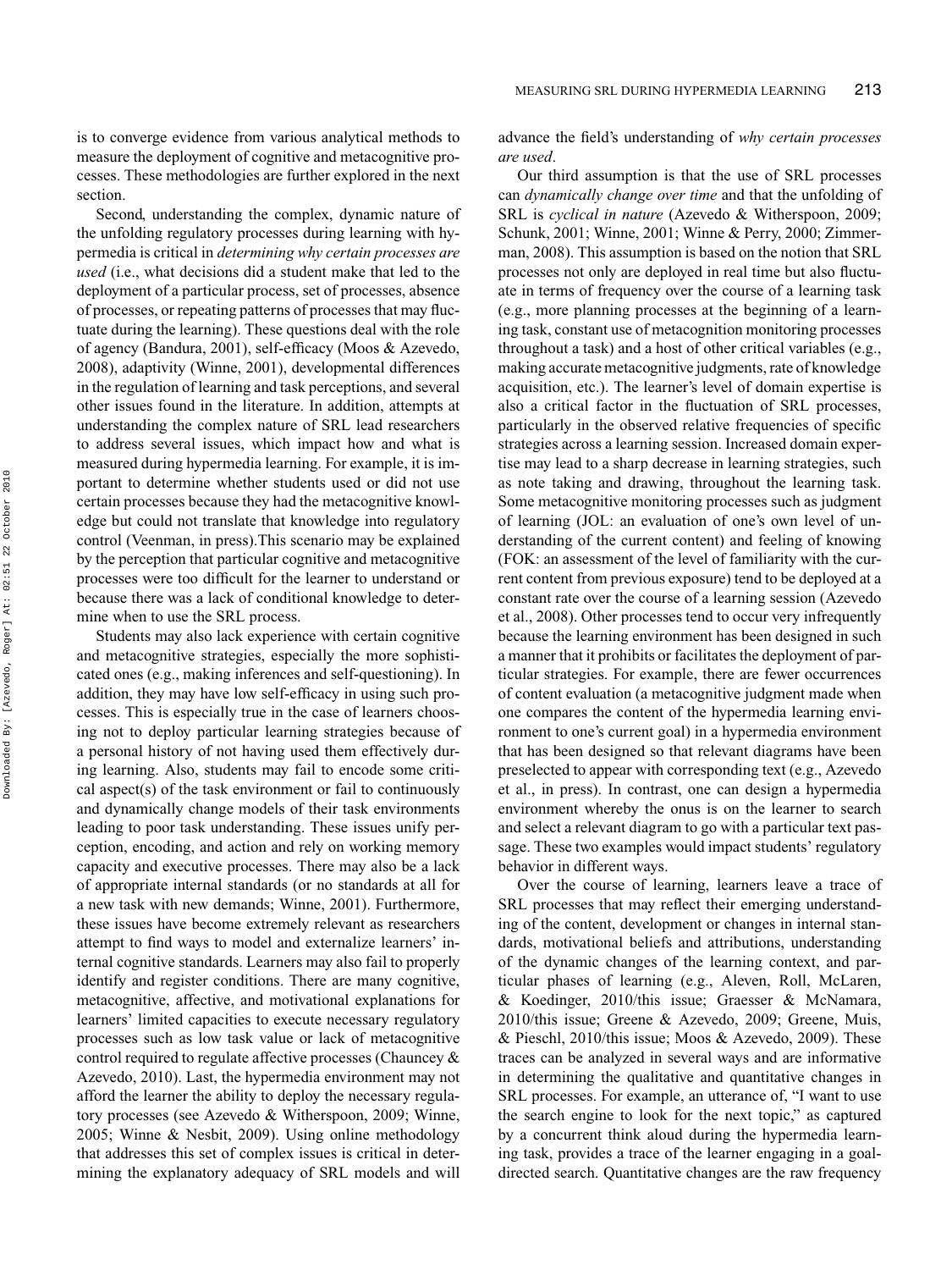with which learners use in specific SRL processes (i.e., How often did a learner engage in goal-directed search during the hypermedia learning task?). Qualitative changes, on the other hand, can be explored by examining how the learner makes a conscious decision to deploy a different SRL process than the one currently being enacted. An example would include determining whether the learner monitors the environment after engaging a goal-directed search.

Considering both quantitative and qualitative changes is critical to address fundamental questions. In particular, are some SRL processes associated with knowledge acquisition rather than knowledge integration? If so, what would models of SRL predict? For example, Zimmerman and Schunk's (2001) sociocognitive model would predict that there would be more planning at the beginning of the task, but does this hold if the task is dynamical and cyclical (Schunk, 2005; Winne, 2001)? If so, then when does one cycle end and another begin? What determines the onset of an SRL cycle? Is it knowledge acquisition phases, SRL phases (planning, monitoring, control, and reflection), internal cognitive changes (e.g., changes in goal setting, knowledge acquisition, standards), changes in contextual conditions (e.g., running out of time to complete the task), or fluctuations in motivational (e.g., increasing effort after realizing that one is completing goals in a timely manner) and affective (e.g., feeling confused after reading a complex paragraph) processes?

These traces provide quantitative data that should be mined with various statistical techniques to determine the relative probabilities of learners' SRL behavior. For example, work on state-transition analysis is currently being performed with machine learning techniques (e.g., Baker & Yacef, 2009; Biswas, Leelawong, Schwartz, Vye, & the Teachable Agents Group at Vanderbilt, 2005; Rus, Lintean, & Azevedo, 2009; Witherspoon, Azevedo, & D'Mello, 2008). State-transitions are calculated by creating a matrix of all the possible SRL processes and then entering the number of times a learner went from one state to the next (e.g., from planning to monitoring) based on coded online trace data (e.g., mostly from concurrent think alouds and log-file data). The end result is a state-transition table or diagram that is used to calculate the probability estimates of transitioning from one state to another during SRL with hypermedia. For example, our results show that there is a higher likelihood probability of using a metacognitive control process following metacognitive monitoring. In contrast, there is a low likelihood probability of using a planning to monitoring (Witherspoon et al., 2008). Last, as Veenman (in press) and Winne and Nesbit (2009) stated, these fluctuations can be modeled as production rules, which can then be embedded in intelligent learning environments to model and foster learners' SRL with hypermedia (e.g., Azevedo et al., 2008). These types of analyses are furthered explored in the following section.

Most of these issues related to the fluctuations of SRL during hypermedia learning can be best illustrated in Figure



FIGURE 1 Hypothetical traces of self-regulated learning (SRL) processes used during learning with hypermedia.

1. The figure shows a hypothetical situation where we plot the relative frequency of SRL processes used by learners on the *y*-axis and the time spent on a learning task with a hypermedia environment on the *x*-axis. In addition, we include three hypothetical phases of learning (modeled loosely after several models of SRL including Winne & Hadwin, 2008; Zimmerman, 2006). In our example, we created three phases. In the *orientation and initial knowledge acquisition phase*, learners spend quite some time searching, analyzing, selecting, and orienting themselves to the structural elements of the hypermedia environment (e.g., types of navigation, location of potentially relevant and irrelevant informational sources, embedded system features that may facilitate knowledge acquisition such as annotation and note-taking tools). We would argue that during this phase, learners do commit to the processing of the hypermedia information, and we therefore consider this an initial phase of knowledge acquisition. After orientation, learners may begin to self-regulate by deploying SRL processes related to an initial knowledge acquisition phase, including time spent reading content and inspecting diagrams. The second (hypothetical) phase involves more time spent on *knowledge acquisition*, during which the learner moves away from the orientation and begins the process of acquiring information provided by the environment. This phase is then followed by the more advanced *knowledge integration phase,* which may include preparing oneself for knowledge application (such as getting ready to take a posttest). Each of these hypothetical phases is delineated by a vertical dotted line.

Figure 1 also depicts six potential trends illustrating the trace patterns of any number of SRL processes. Line 1 represents a constant high frequency use of some SRL process(es) throughout the task. Line 2 illustrates the opposite of Line 1; it represents constant but less frequent use of some SRL process(es) throughout the task. This pattern is typically found in the rare use of some sophisticated learning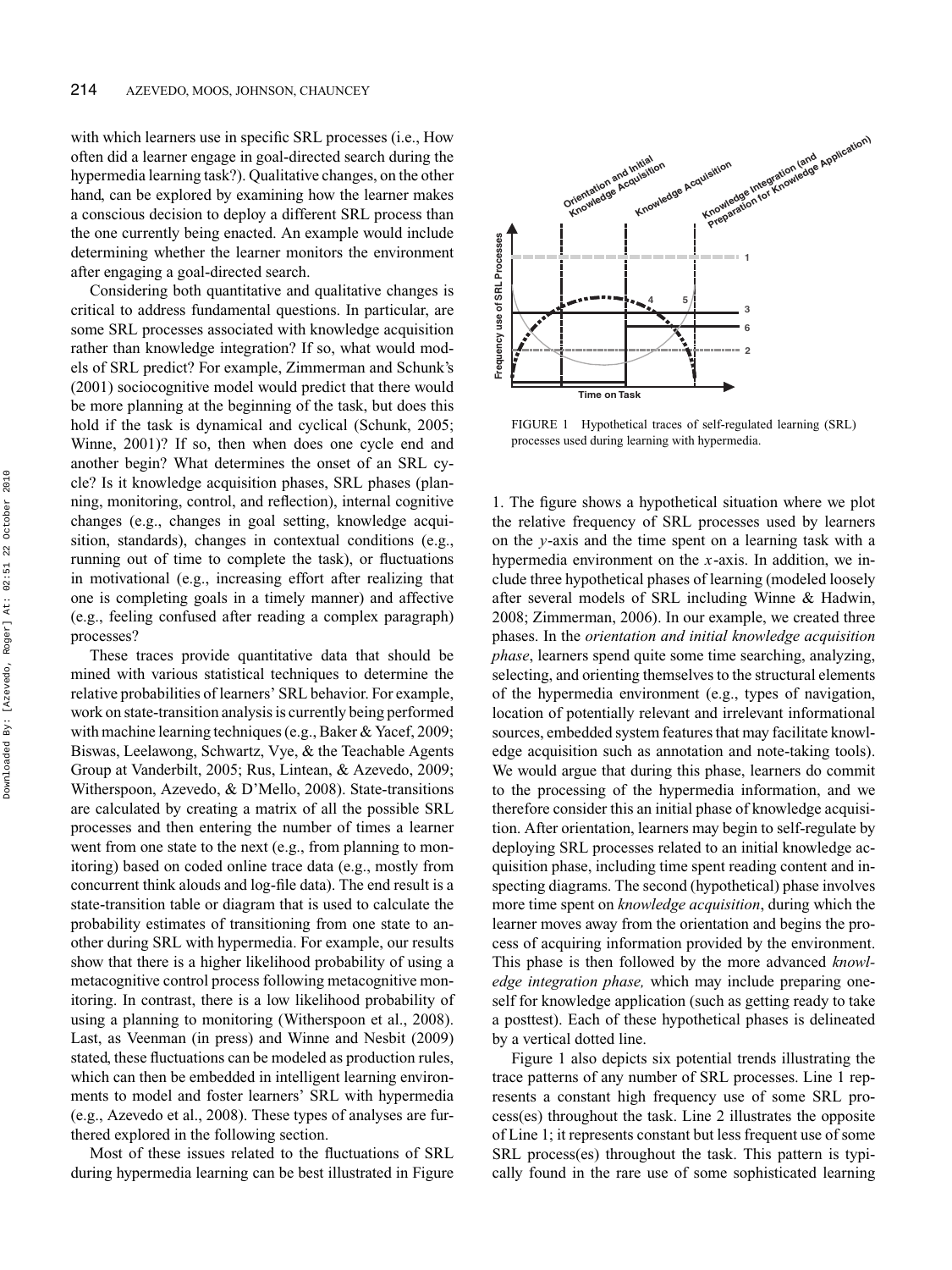strategies (e.g., making correct inferences) and metacognitive judgments (e.g., monitoring use of strategies). Line 3 is the "average" of Lines 1 and 2 and is more typical of what one would find with more frequently used SRL processes such as JOLs and FOK during hypermedia learning. Lines 4 and 5 are rarely observed and represent changes in the frequency of the deployment of certain SRL processes over the course of a learning task. Either of these patterns may be indicative of a learner's initial awareness of SRL processes as either adequate or inadequate, followed by increased or decreased use of these processes, and last a return to using the SRL processes with the same frequency used during the initial part of the task. Line 6 is also rarely observed but demonstrates the case where significant time passes in a learning task before a student effectively uses a particular SRL process. This action is then followed by an abrupt and drastic change in the use of this strategy in the latter part of the task. In sum, these are representative traces and do not encompass all of the possible patterns that might occur during learning with hypermedia.

Our last assumption states that capturing, identifying, and classifying SRL processes used during learning with hypermedia are rather *challenging* tasks. Concurrent think aloud protocols are the premier tool used to capture, analyze, and classify SRL processes. This method should be augmented with other methods such as time-stamped video data and logfile data to get the precision needed to classify SRL processes at several levels of granularity. Researchers using these techniques have created coding schemes that differ in complexity, level of granularity, and task- or topic-dependency. The application of a particular methodology reflects the researcher's theoretical orientation (e.g., Azevedo et al., 2008; Bannert & Mengelkamp, 2008; Manlove, Lazonder, & de Jong, 2007). For example, some coding schemes have several categories to capture broad categories of metacognition and SRL. These categories, termed "macrolevel," can include planning, monitoring, and learning strategies. Other coding schemes include specific processes related to these broader categories of SRL. These "microlevel" processes can include JOL and FOK, which both fall under the macrolevel category of monitoring. As an example, students who deploy a microlevel process such as judgments of learning (i.e., "I did not understand what I just read") are engaging in the macrolevel SRL process of monitoring. This operationalization of macrolevel SRL processes into component microlevel processes allows for a much more detailed examination of the many ways learners self-regulate but also presents challenges in terms of measurement (Greene & Azevedo, 2009; Greene et al., 2010/this issue).

We have recently added valence to our microlevel processes associated with monitoring and learning strategies to examine how issues of valence are related to specific SRL behaviors. In the context of this coding scheme, valence is defined as a negative or positive value assigned to the individual microlevel SRL processes. For example, a negative content evaluation (CE–) would be reflected in the comment that "this picture does not help me learn about the structure of the mitral valve." As such, the valence for monitoring processes indicates a positive or negative evaluation. According to Azevedo and colleagues' work (Azevedo, 2008; Azevedo & Witherspoon, 2009) these classifications allow for different granularities in the analysis. In other words, the level of detail can vary depending on the scope of the analysis. For example, classification can be accomplished at the (a) macrolevel (e.g., monitoring process), and/or (b) microlevel (e.g., JOL) with associated valence (either  $+$  or  $-$ ). The same can be done for learning strategies (e.g., correct summarization vs. incorrect summarization).

The addition of valence allows us to examine the feedback mechanisms and the nature of the linear and recursive feedback loops during SRL and test predictions based on current models. For example, according to several models of SRL, metacognitive monitoring precedes metacognitive control if learners are engaged in goal-driven learning. So, this assumption allows for the hypothesis that when learners make the metacognitive judgment that they do not understand what was just read (i.e., a negative judgment of learning [JOL–]), this judgment should be adaptively followed by a learning strategy such as re-reading. After re-reading, learners may evaluate that they now understand the paragraph (i.e., JOL+), and so on. What if they still do not understand the paragraph after re-reading it? What should they do next? Would they re-read again? If so, this could lead into a maladaptive SRL cycle that causes frustration or continued confusion. We argue that tracing the temporal unfolding of these SRL processes is key to understanding the nature of SRL processes, their interrelationships, adaptive versus maladaptive processes, the nature of the cycles, and testing predictions based on current models of SRL.

#### Examples From Empirical Evidence

In this section, we provide examples from our data to exemplify how we have treated SRL as an event during hypermedia learning. This presentation includes a brief summary of each data representation. First, Table 1 represents a snippet of a coded and segmented concurrent think aloud transcription from Moos and Azevedo (2008). The segments are in the first column (see Azevedo et al., 2008, for the details regarding the segmentation and coding), the second column contains the utterances from the participant, and the third column includes both the macrolevel (classes of SRL) codes related to *planning*, *monitoring*, and *strategy use* as well as microlevel codes related to SRL (i.e., summarizing, feeling of knowing, identifying the adequacy of information). This snippet revealed that this participant monitored both her<sup>2</sup> understanding of the topic (circulatory system) and the

<sup>2</sup>Personal pronouns are used in this section because they refer to the gender of the actual participant who provided these data.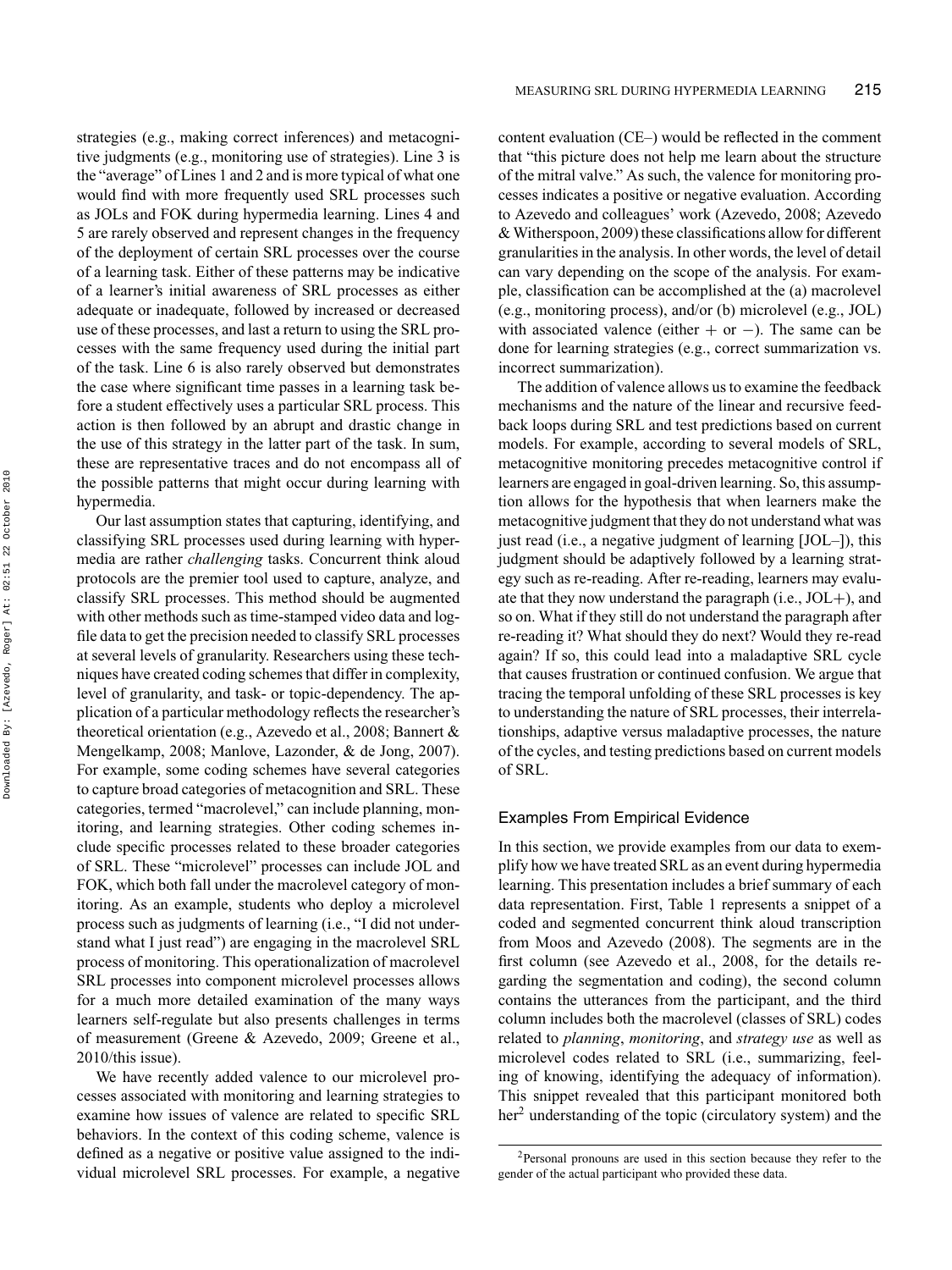| Segment | Utterance Transcribed From Participant During Learning With Hypermedia                                                                                                                      | [Micro SRL] and Macro SRL Codes                     |
|---------|---------------------------------------------------------------------------------------------------------------------------------------------------------------------------------------------|-----------------------------------------------------|
|         | I am going to start with the circulatory system just because I am already there                                                                                                             | [No Code]                                           |
|         | and I'm just reading the introductioncirculatory systemit also known as the cardiovascular<br>system and it deals with the heartit transports oxygen and nutrients and it takes away waste  | [Summarizing] Strategy Use                          |
| 3       | um, it does stuff with blood and I'm kind of remembering some of this from bio in high school,<br>but not a lot of it, um                                                                   | [Feeling of Knowing] Monitoring                     |
| 4       | Reads: The heart and the blood and the blood vessels are the three structural elements and the heart<br>is the engine of the circulatory system, it is divided into four chambers.          | [No Code]                                           |
| 5       | I knew this one, two right and two left  the atrium, the ventricle and the left atrium, and the left<br>ventricle                                                                           | [Feeling of Knowing] Monitoring                     |
| 6       | okay start the introduction [of the heart], just kind of scout it out real quickand there's a section<br>called function of the heart and it looks like it will give me what I need to know | [Identifying Adequacy of<br>Information] Monitoring |
|         | um  introduction, oh that's just basic stuff that we've been doing                                                                                                                          | [Feeling of Knowing] Monitoring                     |
| 8       | <b>Reads:</b> Structure of the heart has four chambers                                                                                                                                      | [No Code]                                           |
| 9       | We did that                                                                                                                                                                                 | [Feeling of Knowing] Monitoring                     |
| 10      | <b>Reads:</b> The atria are also known as auricles. They collect blood that pours in from veins.                                                                                            | [No Code]                                           |
| 11      | So, it looks like the first step is atria in the system and then the veins                                                                                                                  | [Summarizing] Strategy Use                          |

TABLE 1

Example of a Segmented and Coded Concurrent Think Aloud Transcription With Micro and Macro SRL codes

 $Note.$   $SRL = self-regularized learning.$ 

relevancy of the environment's content. For example, she decided to hyperlink to the heart article after identifying that she had previously learned information in the circulatory system article (Segment 5). She continued to monitor her understanding (Segments 7 and 9) and then eventually used the strategy of summarization (Segment 11).

The second example, in Table 2, includes the raw frequencies, proportions, and means of the SRL processes by SRL class from concurrent think aloud protocols (from Azevedo, Johnson, Chauncey, & Burkett, 2010). Table 2 illustrates how our methodological approach addresses the role of these processes in hypermedia learning. This table represents data from 44 participants in an initial 60-min experiment using MetaTutor, a new multiagent hypermedia learning environment. For each of the five classes of SRL, the *Raw Frequencies* column presents an aggregate count of the number of instances of each particular class for all participants. The *Mean* column presents the average occurrence of each class

TABLE 2 Raw Frequencies, Proportions, and Means of SRL Processes by SRL Class

| <b>SRL</b> Class            | <b>Total Raw</b><br>Frequencies<br>Across | M(SD)<br>Participants per Participant Participants % | Overall<br>Proportion<br>Across |
|-----------------------------|-------------------------------------------|------------------------------------------------------|---------------------------------|
| Planning                    | 226                                       | 5.14(7.41)                                           | 4.80                            |
| Monitoring                  | 731                                       | 16.61(20.02)                                         | 15.56                           |
| Learning strategies         | 3,602                                     | 81.93 (40.40)                                        | 76.67                           |
| Task difficulty and demands | 27                                        | 0.61(1.20)                                           | 0.57                            |
| Motivation                  | 112                                       | 2.55(4.30)                                           | 2.38                            |
| Total                       | 4,698                                     |                                                      |                                 |

*Note.* SRL = self-regulated learning.

per participant during a 60-min learning session. Together, these two columns answer questions regarding which classes are used most frequently and how many times each class is deployed. Overall, learning strategies occurred most often (total raw frequency  $= 3,602$ ) and occurred approximately once every 1.5 min (*M* usage  $= 81.93$ ). Monitoring processes occurred less often (total raw frequency  $= 731$ ) and occurred approximately once every  $4 \text{ min} (M \text{ usage} = 16.61)$ . The third column, labeled *Overall Proportion*, offers more insight into the relational nature of the deployment of each SRL class during the experiment. This column presents the proportion of SRL processes accounted for by each class during the 60-min learning session. For example, this data

TABLE 3 Raw Frequencies, Mean (Standard Deviation) Use of SRL Process, and Mean Duration of Monitoring Processes

| <b>SRL</b> Monitoring<br>Processes          | Total Raw<br>Frequencies<br>Across | M(SD)<br>Participants per Participant | <b>M</b> Duration<br>of SRL<br>Process<br>(Seconds) |
|---------------------------------------------|------------------------------------|---------------------------------------|-----------------------------------------------------|
| Content evaluation $(+)$                    | 57                                 | 1.30(2.42)                            | 0:00:03                                             |
| Content evaluation $(-)$                    | 73                                 | 1.66(2.52)                            | 0:00:04                                             |
| Expectation of adequacy of<br>content $(+)$ | 15                                 | 0.34(0.75)                            | 0:00:04                                             |
| Expectation of adequacy of<br>content $(-)$ | 4                                  | 0.09(0.36)                            | 0:00:06                                             |
| Feeling of knowing $(+)$                    | 232                                | 5.27(6.61)                            | 0:00:03                                             |
| Feeling of knowing $(-)$                    | 81                                 | 1.84(3.34)                            | 0:00:03                                             |
| Judgment of learning $(+)$                  | 161                                | 3.66(6.18)                            | 0:00:03                                             |
| Judgment of learning $(-)$                  | 56                                 | 1.27(2.49)                            | 0:00:03                                             |
| Monitor progress toward goals               | 13                                 | 0.30(0.79)                            | 0:00:09                                             |
| Monitor use of strategies                   | 11                                 | 0.25(0.89)                            | 0:00:06                                             |
| Time monitoring                             | 28                                 | 0.63(1.45)                            | 0:00:03                                             |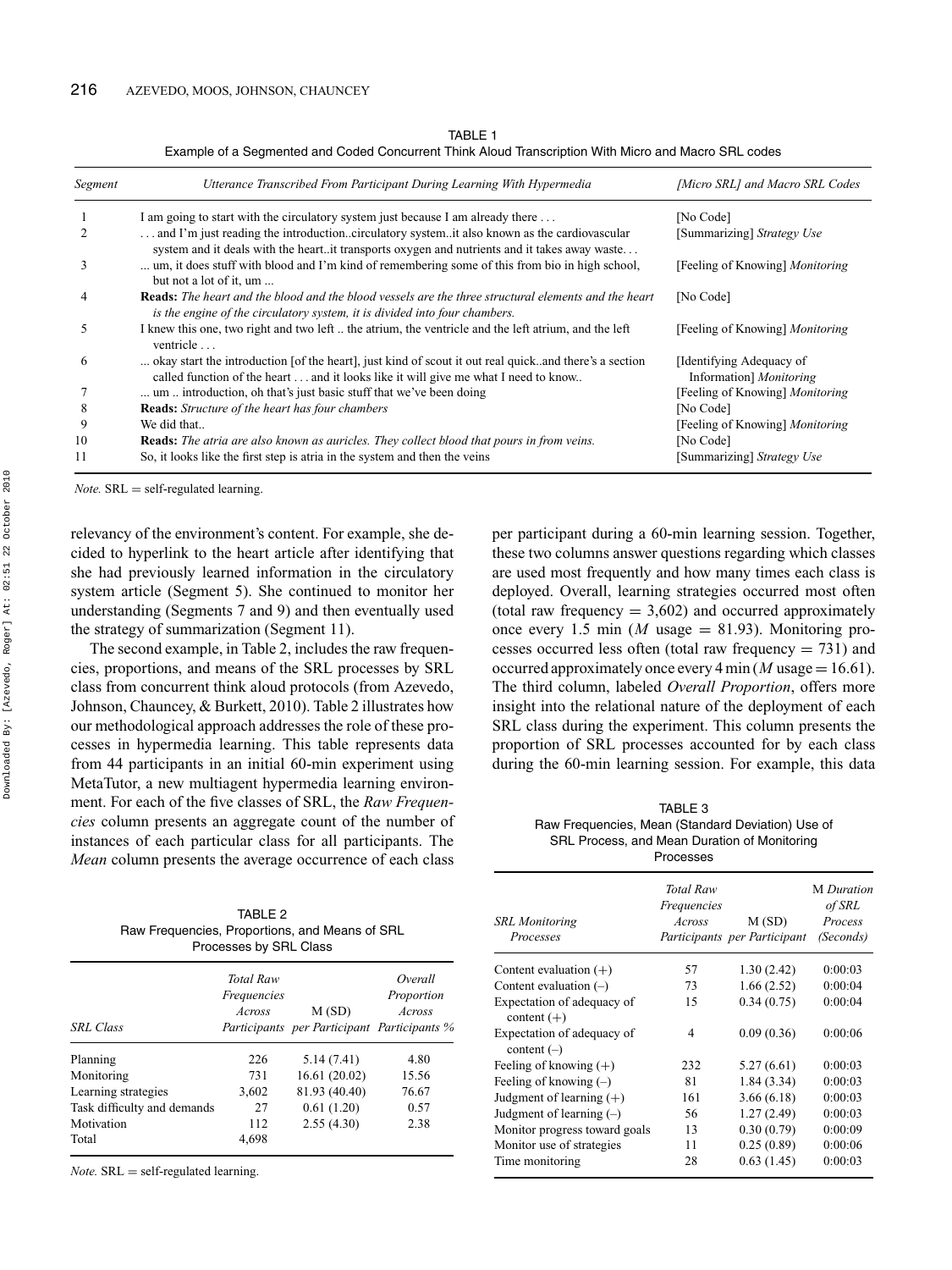analysis provides insight into the proportion of monitoring and learning strategies in the context of all the SRL processes deployed by participants. These data indicated that learning strategies accounted for 76.67% of all SRL processes deployed by participants during the session. Monitoring only accounted for 15.56%, and the remaining three classes together accounted for only 7.75% of all SRL processes.

Table 3 presents a more detailed analysis of the monitoring data presented in Table 2. Here we have broken the monitoring SRL class into its seven constituents and their corresponding valence. In addition we also provide the raw frequencies, mean use during task performance, and mean duration (based on the concurrent think aloud protocols and time-stamped video recording of the session). This table illustrates the relative infrequency with which participants use metacognitive monitoring processes during hypermedia learning and that the mean duration of each of these processes is relatively short (ranging from 3 to 9 s).

Figure 2 illustrates the fluctuation in participants' use of some of the learning strategies during a 60-min hypermedia learning session (Azevedo et al., in press). The most commonly used learning strategies were taking notes, previewing, summarizing, and re-reading. The figure illustrates that participants took many notes initially and then decreased note-taking behavior throughout the session. In contrast, re-reading was rather infrequent (compared to other studies, e.g., Azevedo et al., 2008), but this result may reflect the design of the hypermedia learning environment. These data can be integrated with similar data presented in Table 3 to indicate that on average, learning strategy use persisted longer ( $M = 10$  s) than metacognitive judgments ( $M = 4$  s). For example, participants spent approximately 13 s summarizing, 20 s taking notes, and 10 s previewing per deployment of each process. It should be noted that there is a high amount of variability not only in the frequency of use for the SRL processes but also in the duration of each process across participants. We account for this variability in data analysis by



FIGURE 2 Mean frequency of learning strategies used during hypermedia learning by 10-min time intervals.

using proportion as a point for median splits (see Azevedo, 2009, for a discussion). In sum, these are just a few examples of the types of data that are used to represent the measurement of cognitive and metacognitive processes used by students during learning with hypermedia. Other methods not described here, due to space restrictions, include navigational profiles, eye tracking, and log-file analysis.

# STRENGTHS AND WEAKNESSES OF ONLINE TRACE METHODOLOGIES

As can be seen from the previous examples, there are numerous strengths in using online cognitive trace methodologies including the gathering of vast amounts of data that reveal the temporal, dynamic deployment of SRL processes during learning. These data allow researchers to examine SRL processes at different levels of granularity from class-level (e.g., metacognitive monitoring) to various fine-grained levels (e.g., JOL or JOL–). These data provide evidence of the presence or absence, frequency and duration, changes, and sophistication of SRL processes, which are critical in explaining the role of these processes in hypermedia learning. Data can be analyzed at different temporal scales, from milliseconds (with log-file data) to seconds, minutes, and hours. These data are converged to examine the conditions under which these processes are deployed. Among the relevant conditions under study are internal conditions (e.g., a learner's internal standards used to assess the quality of information processing), learner characteristics (e.g., prior knowledge), and contextual conditions (e.g., access to a pedagogical agent that provides feedback, access to additional informational resources needed to complete the task, time constraints). For example, a low-prior knowledge learner may only deploy planning processes associated with prior knowledge acquisition during the later part of a learning session. Unlike selfreport measures, which are widely used in SRL research, the data from trace methodologies provide actual evidence of cognitive and metacognitive processes and not learners' perceptions of their use of these processes. Process data can be used to examine not only the microlevel but also the feedback mechanisms associated with SRL processes. It is important to highlight that in some situations, online trace methodologies need to be combined so as to account for missing data captured during learning. For example, when a learner is silent (i.e., not providing a verbal trace) then time-stamped video data may be key in demonstrating that the silence is associated with the learner taking notes or drawing.

Current models of and frameworks of SRL (e.g., Pintrich, 2000; Schunk, 2001; Winne, 2001; Zimmerman, 2006) could be significantly enhanced by including some of the data that we have extracted by treating SRL as an event. Data can be modeled and formally programmed using artificial intelligence (AI) methods to detect, trace, and model the deployment of SRL processes during learning (e.g., Aleven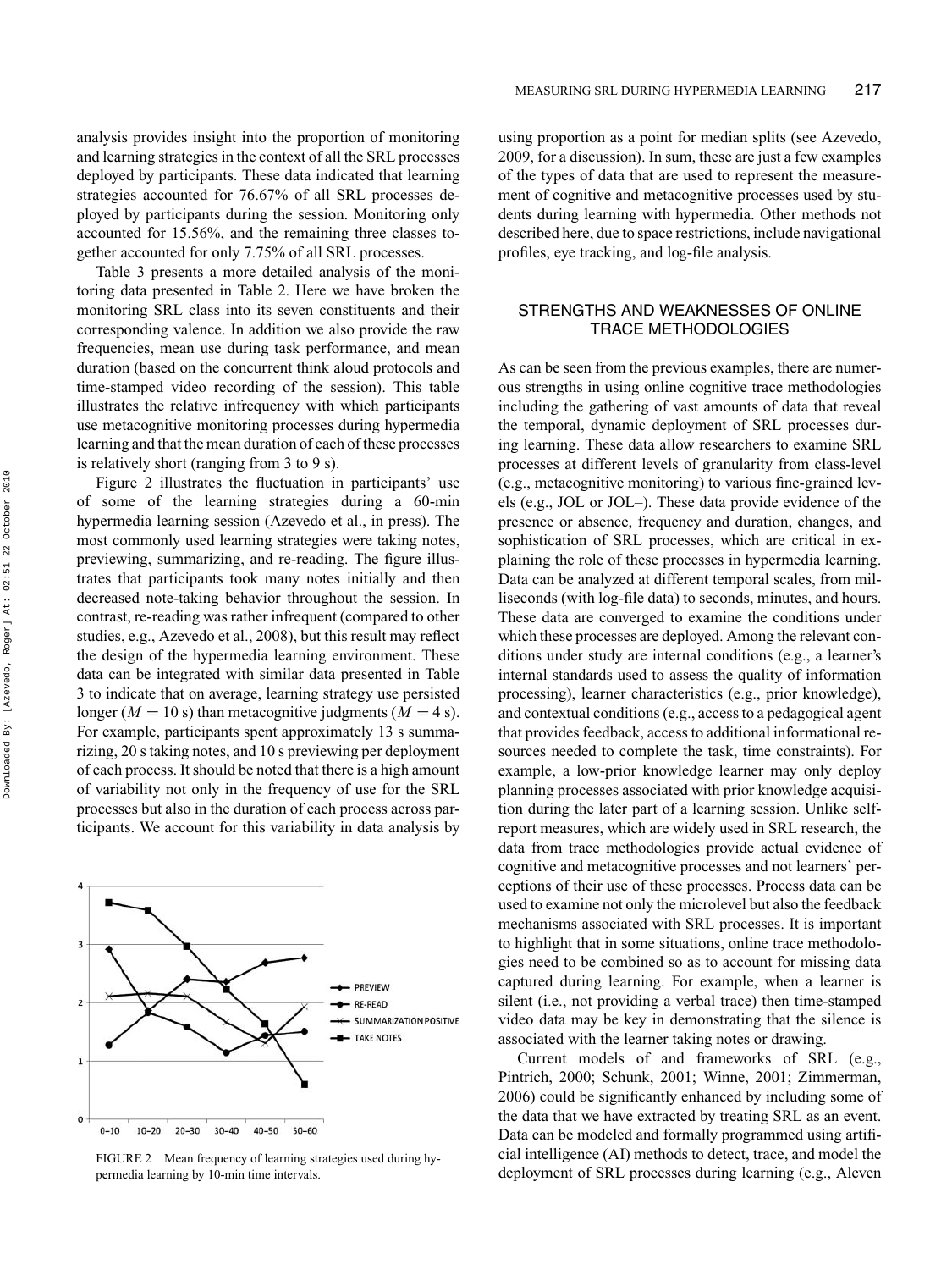et al., 2010/this issue; Azevedo, Johnson, Chauncey, & Burkett, 2010; Graesser & McNamara, 2010/this issue). These emerging models can then be used to design specific microand macroadaptive tutoring and learning processes to foster students' learning with hypermedia in real time. For example, a microadaptive tutoring strategy may include providing immediate positive feedback regarding a learner's correct summary of the text found in one of the hypermedia pages. In contrast, a macroadaptive strategy may include prompting the learner to consider how well they are doing in terms of meeting their current goal, particularly if the learner has spent a considerable amount of time reading a limited number of pages, inspecting few diagrams, and taking minimal notes. These issues are discussed in the following section on future challenges.

However, though current models have been instrumental in providing global descriptions of various phases of learning (Pintrich, 2000), SRL processes, mechanisms, and feedback mechanisms, there are several challenges and weaknesses associated with these methods used to treat SRL as an event. For example, it takes years of training to properly conduct, code, and analyze data from think aloud protocols. This method is time-consuming and presents a bottleneck for researchers, who have to collect, transcribe (using widely adopted conventions), code, recode, and analyze vast amounts of data. Coding think aloud protocols is also challenging because it involves making theoretically driven inferences about the segmentation of language in terms of where each coded process begins and ends in a transcript. In addition, other specific processes (e.g., reading text) and contextual elements (e.g., clicking a certain interface element) may be added to the transcriptions. Converging other evidence is critical because it provides a context that is absent when just transcribing audio data. For example, we use specialized software that allows us to transcribe while playing a video of what the learner did while using the environments. This approach allows researchers to see exactly what a learner may be doing while there is no audible soundtrack. However, there are times when contextual cues are missing and in their absence certain segments cannot be reliably coded.<sup>3</sup> Another challenge involves the temporal alignment of the process data so that inferences about processes are made correctly. Most of the challenges are discussed in the subsequent section on future challenges.

## FUTURE CHALLENGES FOR MEASURING SRL WITH HYPERMEDIA ENVIRONMENTS

This section deals with future challenges of measuring cognitive and metacognitive processes with hypermedia environments. We do so by presenting MetaTutor as a useful platform to raise several issues. MetaTutor is a multiagent, hypermedia-based intelligent tutoring system developed by our interdisciplinary team (Azevedo et al., 2008; Azevedo et al., 2010; Rus et al., in press). MetaTutor scaffolds students in the use of SRL processes in the context of learning about the human circulatory, digestive, and nervous systems. The underlying assumption of MetaTutor is that students should regulate key cognitive and metacognitive SRL processes to learn challenging science topics. Its design is based on extensive research by Azevedo and colleagues (most notably Witherspoon, Johnson, Chauncey, Moos, Greene, Cromley, and Winters) showing that providing adaptive human scaffolding that addresses both the content of the domain and the processes of SRL enhances students' learning of science with hypermedia.

A screenshot of the current version of the MetaTutor learning environment is provided in Figure 3. The interface is composed of a learning goal (set by the experimenter or teacher) that is associated with a subgoals box where the learner can generate several subgoals for the session. Topics and subtopics are presented on the left side of the interface (*Table of Contents*), and the actual science content (including the text and static diagrammatic representations of information) is presented in the center. Learners navigate the system by clicking the *next* or *previous* buttons, and the topic and subtopics in the table of contents. The screenshot also shows one of the four agents, Mary (top-right corner), who is responsible for metacognitive monitoring processes. Also illustrated is the timer that can be set for the duration of a learning session to allow the learner to remain aware of time constraints. There is a box for learners to indicate their metacognitive judgments (equivalent to the scales used in metacognitive judgment literature; see Schraw, 2009). There is also a dialogue box that provides an accurate record and history of the various agents' spoken dialogue and the learner's typed input. We have also included an SRL palette that (depending on the experimental condition) can be used by learners to indicate the SRL processes they are using during learning. Figure 3 is ideal for the purposes of presenting, addressing, and raising challenges regarding the detection, tracing, and modeling of cognitive and metacognitive SRL processes. Due to space limitations, we do not deal with issues related to the fostering of SRL processes.

## Role of Pedagogical Agents and Goal Generation

One challenge for researchers is to accurately capture and measure students' self-generated goals during learning with hypermedia. Most of the goals generated by learners and captured by online trace methodologies are incomplete and rarely verbalized. As such, this creates a problem for measuring goal generation, assessing the quality of generated goals, and making inferences about how subsequent behaviors (e.g., navigation through the hypermedia, time spent

<sup>3</sup>These segments are not coded and they are removed from subsequent analyses.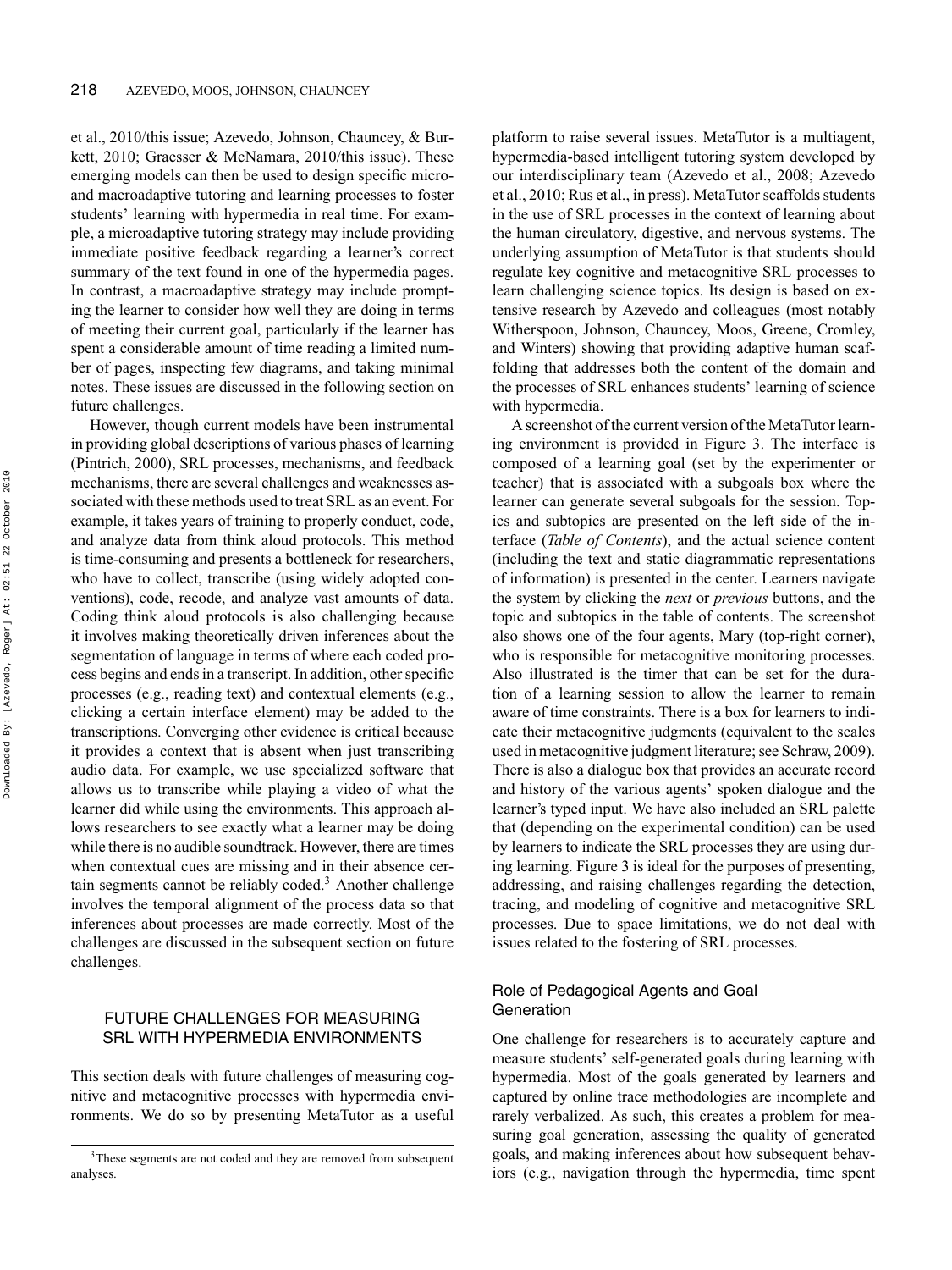

FIGURE 3 Screenshot and interface elements of MetaTutor.

on specific pages, time spent on relevant diagrams) and the deployment of specific SRL processes deployed is related to satisfying a particular goal. These issues can exacerbate and lead researchers to make erroneous assumptions and incorrect inferences regarding the role of goals and SRL. As such, it is extremely challenging to accurately capture and measure the generation, quality, and relevance of student's self-generated goals.

One way to address this issue is by employing *multiple artificial pedagogical agents, such as the ones that populate MetaTutor* to play particular roles. For example, these agents play a key role in facilitating the generation of self-set learning goals by modeling goal generation for learners and providing different types of feedback regarding poorly stated and irrelevant goals. The agents are also critical in engaging in dialogue with the student to prompt students to use several cognitive and metacognitive processes such as prior knowledge activation, assess the quality of their emerging understanding, and explain how these processes may be related to subsequent goal generation. As such, the agents are critical in providing reliable data and therefore increasing our understanding of issues related to goal generation.

# Role of Multiple Representations

Understanding how multiple representations of information are used by students to understand the content and meet self-set and experimentally set goals is a critical issue. Trace data collected in MetaTutor provide information regarding the selection and sequencing of representations, the duration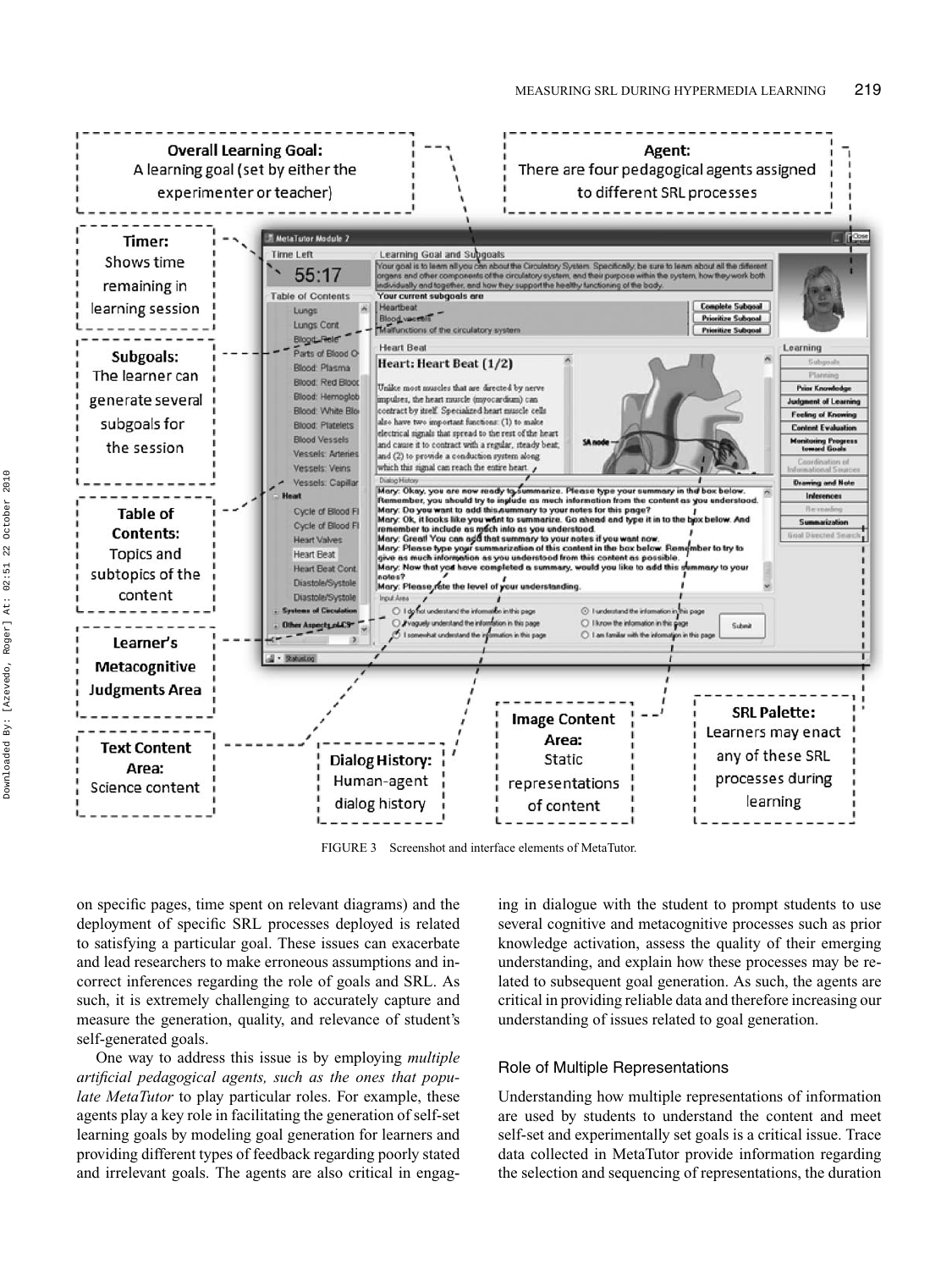associated with the use of each representation, and the specific SRL processes associated with the selection, organization, and integration of verbal and pictorial information from multiple representations (see Mayer, 2005). This data collection is accomplished by examining clicking behavior, mouse movements, reading of content, and resizing of interface windows (to maximize viewing of text and diagrams). These data can be used to make inferences about knowledge gains (declarative and procedural knowledge) and to assess whether the specific representations selected are relevant to the current learning goal.

Despite the wealth of data generated by these methods, there are challenges that still need to be addressed—for example, determining how learners integrate microlevel processes during knowledge construction with multiple representations (Mayer, 2005). We are currently addressing this challenge by augmenting our methods with eye-tracking data that provide evidence of the underlying integration processes that are sometimes not verbalized by learners. Eye-tracking data can be used to determine whether the number of fixations and time spent on relevant areas of interest (AOIs) are associated with mental model development. In our case, relevant AOIs refer to important parts of the MetaTutor interface such as portions of the text and parts of an image, dialogue history (between learner and the agent), and so on. Fixating on these crucial interface components is important for learners to understand the content, process previous feedback from the agent, and so forth. In addition, regressions among relevant AOIs (i.e., subsequent fixations on previously fixated-upon AOIs) can provide evidence that supports verbalizations associated with specific learning strategies such as coordinating informational sources (e.g., visual switching between text and diagram). In contrast, a large number of fixations or prolonged fixations on irrelevant AOIs may indicate that learners do not know what part of a representation is relevant vis-a-vis ` the current goal. In this case, attentional guidance would be an optimal scaffolding method to be deployed by an agent. Last, eye-tracking data and other trace data can be combined to provide converging evidence of particular cognitive processes. For example, particular eye-tracking signatures may indicate coordinating information sources. Establishing converging data for particular cognitive and metacognitive processes may allow researchers to rely less on time-consuming, concurrent think aloud protocols.

#### Agent–Learner Dialogue

The dialogue between agents' spoken and learners' typewritten interactions is key to examining the nature of SRL processes during learning. Tutorial dialogues are a fundamental component of intelligent tutoring systems designed to support student learning (Aleven et al., 2010/this issue; Graesser & McNamara, 2010/this issue; Wolff, 2009). In multiagent environments such as MetaTutor, agent–learner tutorial dialogues can serve various functions. First, they serve as a trace of the interactions between the different agents and the learner. As such, we can examine how learners respond; such responses give researchers data on the nature of learners' self-regulatory processes. Prompting by an agent to use a particular strategy such as making an inference will be followed by any number of learner responses that will be indicative of their knowledge of the process, their understanding of its importance, and their ability to effectively deploy it. For example, learners may indicate that they do not know what an inference is, ask to see a model (i.e., a video of an agent making an inference after reading a text), ask what an inference is, attempt to make an inference, or ignore the agent's request. Each of these possible actions is indicative of learners' self-regulatory processes and used by MetaTutor to determine the best course of action. These traces can also be examined to determine if, for example, there are qualitative and quantitative changes that cut across a learning session. Second, these dialogue histories are part of the interface and always available to learners. Therefore, one interesting question is if they actually go back to a previous statement made by an agent so that they can make some kind of adaptation to their regulatory behavior. Third, psycholinguistic aspects of the interactions can be examined to determine the level of coherence and cohesion in agent–student dialogues.

Despite the advances made in computational linguistics and AI methods, there are several challenges that still need to be addressed by interdisciplinary researchers (e.g., Rus et al., in press). First, we need algorithms that can accurately assess learners' typewritten input regarding their understanding of the content and trace qualitative changes in their mental models of the topic. This is critical when MetaTutor, for example, asks students to summarize what they have learned in the last 10 min. Invariably, a learner will type a summary that will be of a certain length (e.g., 50–300 words) and the system must be able to parse, analyze, classify, and interpret the summary. The challenge is that the system needs to perform each of these steps accurately; otherwise it will mislead a learner by providing inappropriate scaffolding and feedback. A more challenging issue is the assessment of learners' inferences. Yet another issue to be explored is the role of externally regulated learning by pedagogical agents to facilitate SRL. MetaTutor is an optimal platform for this research because different types of externally regulated learning can be experimentally tested. For example, one version of the system could offer only prompts for students to deploy key cognitive and metacognitive SRL processes, and another version could augment this with feedback about the learners' SRL process. Last, adaptive systems such as MetaTutor can also be used to test the effects of fading (scaffolding) of SRL processes and content on learners' ability to regulate their learning. This approach would go far in terms of answering questions about the development of SRL competencies (Schunk, 2001).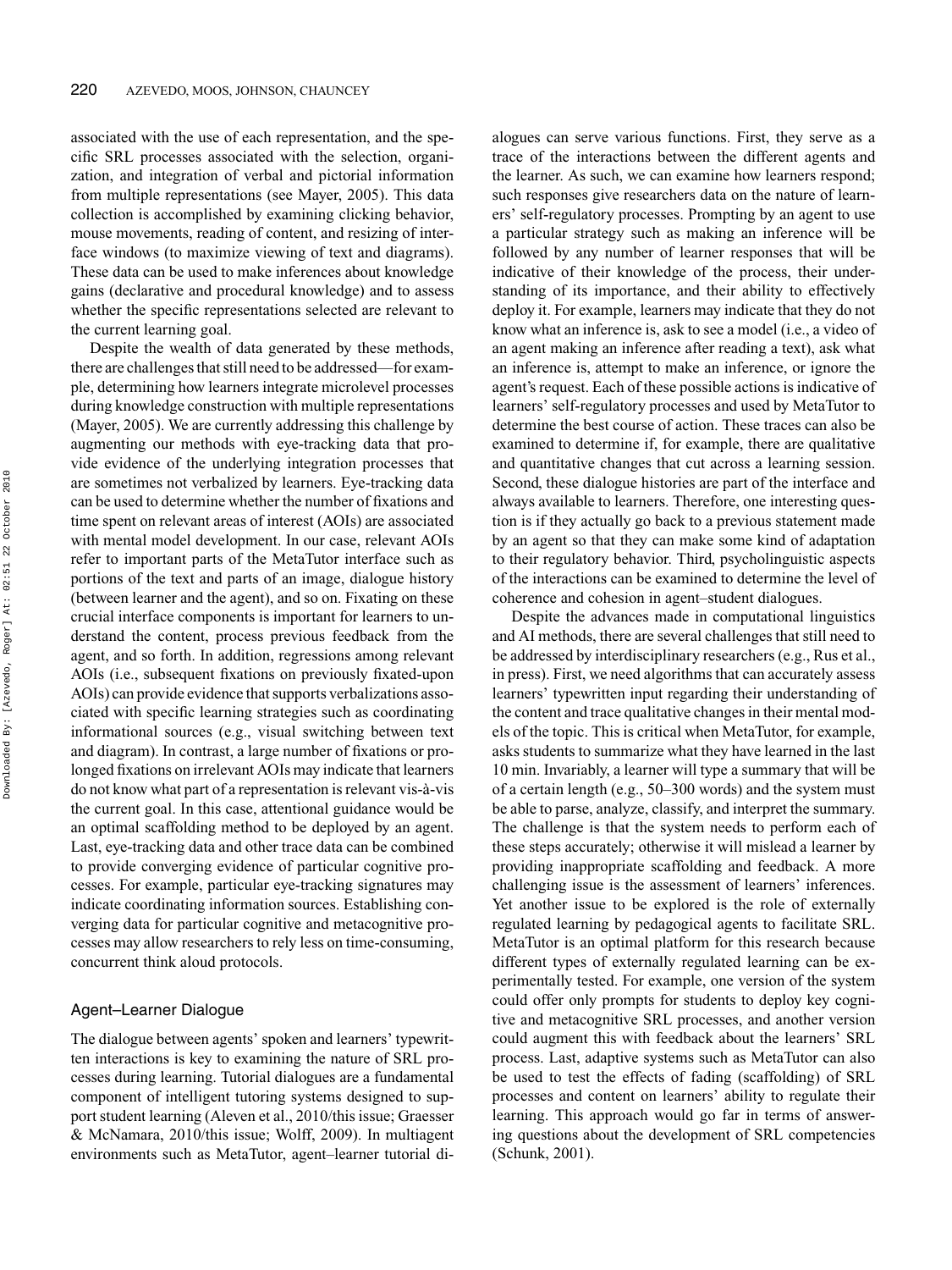#### Deployment of SRL Processes During Learning

The last issue we discuss revolves around the challenges in developing a system like MetaTutor that is able to detect, model, and trace learners' SRL processes during learning. We have shown evidence that this can be done in a post hoc fashion using cognitive trace methodologies. However, there are several major challenges involving a system's ability to detect the use of processes in real time. Systems like MetaTutor can detect only a few learning strategies because they have been programmed to detect them when learners perform some behavioral action or series of actions such as picking up a pen to draw or take notes. Even though the system knows when drawing and note-taking occurred, and for how long, it still is not capable of assessing the quality of the notes and drawings. This is a major obstacle in the development of intelligent systems designed to foster SRL. The challenge involves designing methods that in the absence of concurrent think alouds can detect, trace, and model cognitive and metacognitive processes during learning.

Several solutions to this problem are currently being tested. One is to gather enough evidence and determine the mean duration and range of duration of all possible SRL processes (see Tables 2 and 3). Such data allow us to program sensors in our software so that the system can anticipate and then make inferences regarding learners' behavior. More specifically, the system expects a certain SRL process or learning behavior (e.g., reading of content or inspection of a diagram) and then reacts depending on specified thresholds for SRL use. Each sensor is then programmed to detect where learners used a process prematurely (e.g., spent a few seconds on a relevant page), and MetaTutor would then ask whether they know the content. If learners answer that they know the content then they are given a quiz, and depending on their quiz score, they may be told to move on to new content or create a new subgoal. A major challenge has been setting different time thresholds for different cognitive and metacognitive SRL processes that are also capable of accounting for individual differences.

Another possible solution involves the use of an SRL palette (see Figure 3) that we have included in MetaTutor, which learners use to indicate which SRL process they are about to use by clicking on the button that is associated with particular SRL processes. For example, learners click on the content evaluation button to indicate that a diagram is either relevant or irrelevant for the current goal. The system then needs to identify the accuracy (or relevancy) of the learner's perception. The system's response is conveyed through the dialogue box. In this example, the system would need to identify whether the content evaluation (either + or –) is accurate given the content (or is relevant to the overall learning goal). We expect some of these challenges to be overcome in the next decade as the use of eye trackers and other biological sensors become increasingly used and part of computer interfaces. For example, it will be possible to create a database of reliable eye-tracking signatures for individual cognitive and metacognitive SRL processes. Now imagine a situation where learners' eye-tracking data are collected during learning with MetaTutor, and these data are automatically compared to the database and used in real time to make inferences as to why the system should foster learners' SRL.

In sum, we have briefly raised several issues and challenges related to the role of pedagogical agents, planning and subgoal generation, multiple representations, agent–learner dialogue, and the system's ability to detect, model, and trace learners' cognitive and metacognitive processes during learning. We envision interdisciplinary teams of educational and cognitive psychologists, educational researchers, computer scientists, AI researchers, computational linguists, engineers, and human–computer interaction researchers to continue to work together to address a multitude of theoretical, measurement, and system design issues related to measuring cognitive and metacognitive SRL during hypermedia learning.

#### **CONCLUSION**

Self-regulated learning with hypermedia environments involves a complex cycle of temporally unfolding cognitive and metacognitive processes that impacts student learning. In this article we presented several methodological issues related to treating SRL as an event and the use of online trace methodologies to measure these processes by detecting, tracing, and modeling students' SRL processes. We detailed theoretical assumptions, outlined the conceptual basis for the treatment of SRL as an event, described a scenario to illustrate the complex nature of SRL processes during learning with hypermedia, and provided empirical evidence regarding the advantages of treating SRL as an event. We also raised several key issues and challenges related to the measurement of cognitive and metacognitive processes during learning with hypermedia.

#### ACKNOWLEDGMENTS

Preparation of this article has been supported by funding from the National Science Foundation (Early Career Grant DRL 0133346, DRL 0633918, DRL 0731828, and HCC 0841835) awarded to the first author. We thank Jeffrey Greene, Gale Sinatra, and two anonymous reviewers for their insightful and invaluable reviews. We thank current members of the team including Candice Burkett, Ashley Fike, Michael Cox, Andrew Hoff, and Erik Brooks.

#### **REFERENCES**

Aleven, V., Roll, I., McLaren, B. M., & Koedinger, K. R. (2010/this issue). Automated, unobtrusive, action-by-action assessment of self-regulation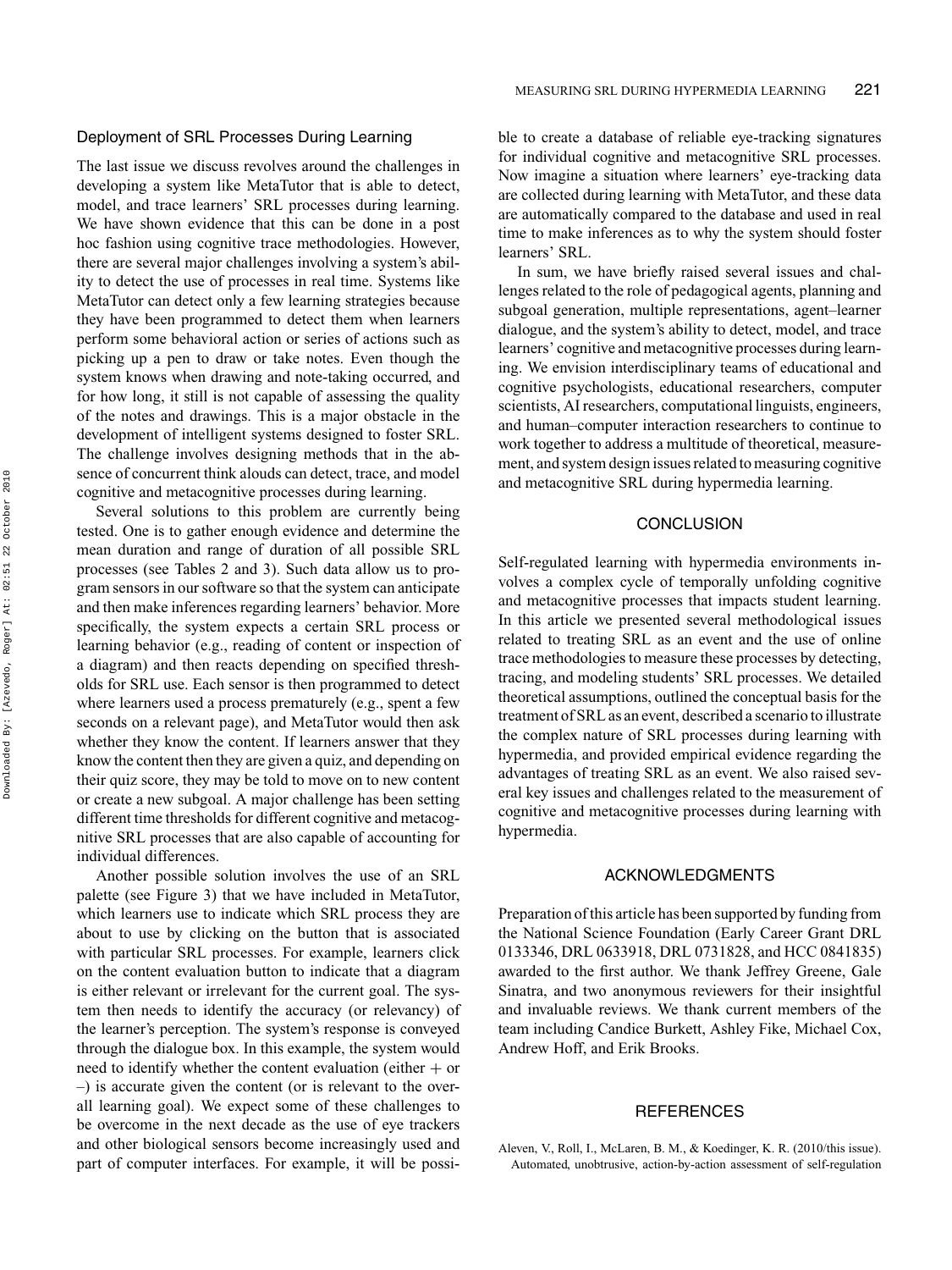during learning with an intelligent tutoring system. *Educational Psychologist, 45,* 224–233.

- Anderson, J., & Lebiere, C. (1998). *The atomic components of thought*. Mahwah, NJ: Erlbaum.
- Azevedo, R. (2005). Using hypermedia as a metacognitive tool for enhancing student learning? The role of self-regulated learning. *Educational Psychologist, 40,* 199–209.
- Azevedo, R. (2007). Understanding the complex nature of self-regulatory processes in learning with computer-based learning environments: An introduction. *Metacognition and Learning, 2,* 57–66.
- Azevedo, R. (2008). The role of self-regulation in learning about science with hypermedia. In D. Robinson & G. Schraw (Eds.), *Recent innovations in educational technology that facilitate student learning* (pp. 127–156). Charlotte, NC: Information Age.
- Azevedo, R. (2009). Theoretical, methodological, and analytical challenges in the research on metacognition and self-regulation: A commentary. *Metacognition & Learning, 4,* 87–95.
- Azevedo, R., Johnson, A., Chauncey, A., & Burkett, C. (2010). Selfregulated learning with MetaTutor: Advancing the science of learning with MetaCognitive tools. In M. Khine & I. Saleh (Eds.), *New science of learning: Computers, cognition, and collaboration in education* (pp. 225–247). Amsterdam, The Netherlands: Springer.
- Azevedo, R., Johnson, A., & Chauncey, A., Graesser, A. (in press). Use of hypermedia to convey and assess self-regulated learning. In B. Zimmerman & D. Schunk (Eds.), *Handbook of self-regulation of learning and performance*. New York, NY: Routledge.
- Azevedo, R., & Witherspoon, A. M. (2009). Self-regulated use of hypermedia. In D. J. Hacker, J. Dunlosky, & A. C. Graesser (Eds.), *Handbook of metacognition in education* (pp. 319–339). Mahwah, NJ: Erlbaum.
- Azevedo, R., Witherspoon, A. M., Graesser, A., McNamara, D., Rus, V., Cai, Z., . . . Siler, E. (2008, June). *MetaTutor: An adaptive hypermedia system for training and fostering self-regulated learning about complex science topics*. Paper presented at a Symposium on ITSs with Agents at the Annual Meeting of the Society for Computers in Psychology, Chicago.
- Baker, R., & Yacef, K. (2009). The state of educational data mining in 2009: A review and future visions. *Journal of Educational Data Mining, 1,*  $3 - 17$
- Bandura, A. (2001). Social cognitive theory: An agentic perspective. *Annual Review of Psychology, 52,* 1–26.
- Bannert, M., & Mengelkamp, C. (2008). Assessment of metacognitive skills by means of instruction to think aloud and reflect when prompted. Does the verbalisation method affect learning? *Metacognition and Learning, 3,* 39–58.
- Biswas, G., Leelawong, K., Schwartz, D., Vye, N., & The Teachable Agents Group at Vanderbilt. (2005). Learning by teaching: A new agent paradigm for educational software. *Applied Artificial Intelligence, 19,* 363–392.
- Boekaerts, M., Pintrich, P., & Zeidner, M. (2000). *Handbook of selfregulation*. San Diego, CA: Academic Press.
- Chauncey, A., & Azevedo, R. (2010). Emotions and motivation on performance during multimedia learning: How do I feel and why do I care? In V. Aleven & J. Kay (Eds.), *Proceedings of the Tenth International Conference on Intelligent Tutoring Systems* (pp. 369–379). Amsterdam, The Netherlands: Springer.
- Dunlosky, J., & Bjork, R. (Eds.). (2008). *Handbook of metamemory and memory*. New York, NY: Taylor & Francis.
- Dunlosky, J., & Metaclafe, J. (2009). *Metacognition*. Thousand Oaks, CA: Sage.
- Ericsson, K. A. (2006). Protocol analysis and expert thought: Concurrent verbalizations of thinking during experts' performance on representative tasks. In K. A. Ericsson, N. Charness, P. J. Feltovich, & R. R. Hoffman (Eds.), *The Cambridge handbook of expertise and expert performance* (pp. 223–241). New York, NY: Cambridge University Press.
- Ericsson, K. A., & Simon, H. A. (1993). *Protocol analysis; Verbal reports as data* (Rev. ed.). Cambridge, MA: Bradford Books/MIT Press.
- Graesser, A., & McNamara, D. (2010/this issue). Self-regulated learning in learning environments with pedagogical agents that interact in natural language. *Educational Psychologist, 45,* 234–244.
- Graesser, A. C., McNamara, D., & VanLehn, K. (2005). Scaffolding deep comprehension strategies through Point&Query, AutoTutor and iSTART. *Educational Psychologist, 40,* 225–234.
- Greene, J. A., & Azevedo, R. (2007). A theoretical review of Winne and Hadwin's model of self-regulated learning: New perspectives and directions. *Review of Educational Research, 77,* 334–372.
- Greene, J. A., & Azevedo, R. (2009). A macro-level analysis of SRL processes and their relations to the acquisition of a sophisticated mental model of a complex system. *Contemporary Educational Psychology, 34*(1), 18– 29.
- Greene, J. A., Muis, K. R., & Pieschl, S. (2010/this issue). The role of epistemic beliefs in students' self-regulated learning with computer-based learning environments: Conceptual and methodological issues. *Educational Psychologist, 45,* 245–257.
- Hacker, D. J., Dunlosky, J., & Graesser, A. C. (Eds.). (2009). *Handbook of metacognition in education*. New York, NY: Routledge.
- Manlove, S., Lanzonder, A., & de Jong, T. (2007). Software scaffolds to promote regulation during scientific inquiry learning. *Metacognition and Learning, 2,* 141–155.
- Mayer, R. E. (2005). Cognitive theory of multimedia learning. In R. E. Mayer (Ed.), *The Cambridge handbook of multimedia learning* (pp. 31–48).New York, NY: Cambridge University Press.
- Mayer, R. (2010). Unique contributions of eye-tracking research to the study of learning with graphics. *Learning and Instruction, 20,* 167–171.
- Moos, D. C., & Azevedo, R. (2008). Self-regulated learning with hypermedia: The role of prior knowledge. *Contemporary Educational Psychology, 33,* 270–298.
- Moos, D. C., & Azevedo, R. (2009). Learning with computer-based learning environments: A literature review of computer self-efficacy. *Review of Educational Research, 79,* 576–600.
- Newell, A. (1990). *Unified theories of cognition*. Cambridge, MA: Harvard University Press.
- Newell, A., & Simon, H. A. (1972). *Human problem solving*. Englewood Cliffs, NJ: Prentice-Hall.
- Pieschl, S. (2009). Metacognitive calibration—An extended conceptualization and potential applications. *Metacognition and Learning, 4,* 3–31.
- Pintrich, P. R. (2000). The role of goal orientation in self-regulated learning. In M. Boekaerts, P. Pintrich, & M. Zeidner (Eds.), *Handbook of selfregulation* (pp. 451–502). San Diego, CA: Academic Press.
- Rus, V., Lintean, M., & Azevedo, R. (2009). Automatic detection of student mental models during prior knowledge activation in MetaTutor. In T. Barnes, M. Desmarais, C. Romero, & S. Ventura (Eds.), *Proceedings of the 2nd International Conference on Educational Data Mining*. Cordoba, Spain.
- Rus, V., Lintean, M. Cai, Z., Johnson, A., Graesser, A., & Azevedo, R. (in press). Computational aspects of the intelligent tutoring systems MetaTutor. In P. McCarthy & C. Boonthum (Eds.), *Applied natural language processing and content analysis: Identification, investigation, and resolution*. Hershey, PA: IGI Global.
- Schraw, G. (2006). Knowledge: Structures and processes. In P. Alexander & P. Winne (Eds.), *Handbook of educational psychology* (pp. 245–263). Mahwah, NJ: Erlbaum.
- Schraw, G. (2007). The use of computer-based environments for understanding and improving self-regulation. *Metacognition and Learning, 2,* 169–176.
- Schraw, G. (2009). Measuring metacognitive judgements. In D. J. Hacker, J. Dunlosky, & A. C. Graesser (Eds.), *Handbook of metacognition in education* (pp. 415–429). New York, NY: Routledge.
- Schraw, G., & Moshman, D. (1995). Metacognitive theories. *Educational Psychology Review, 7,* 351–371.
- Schunk, D. (2001). Social cognitive theory of self-regulated learning. In B. Zimmerman & D. Schunk (Eds.), *Self-regulated learning and academic*